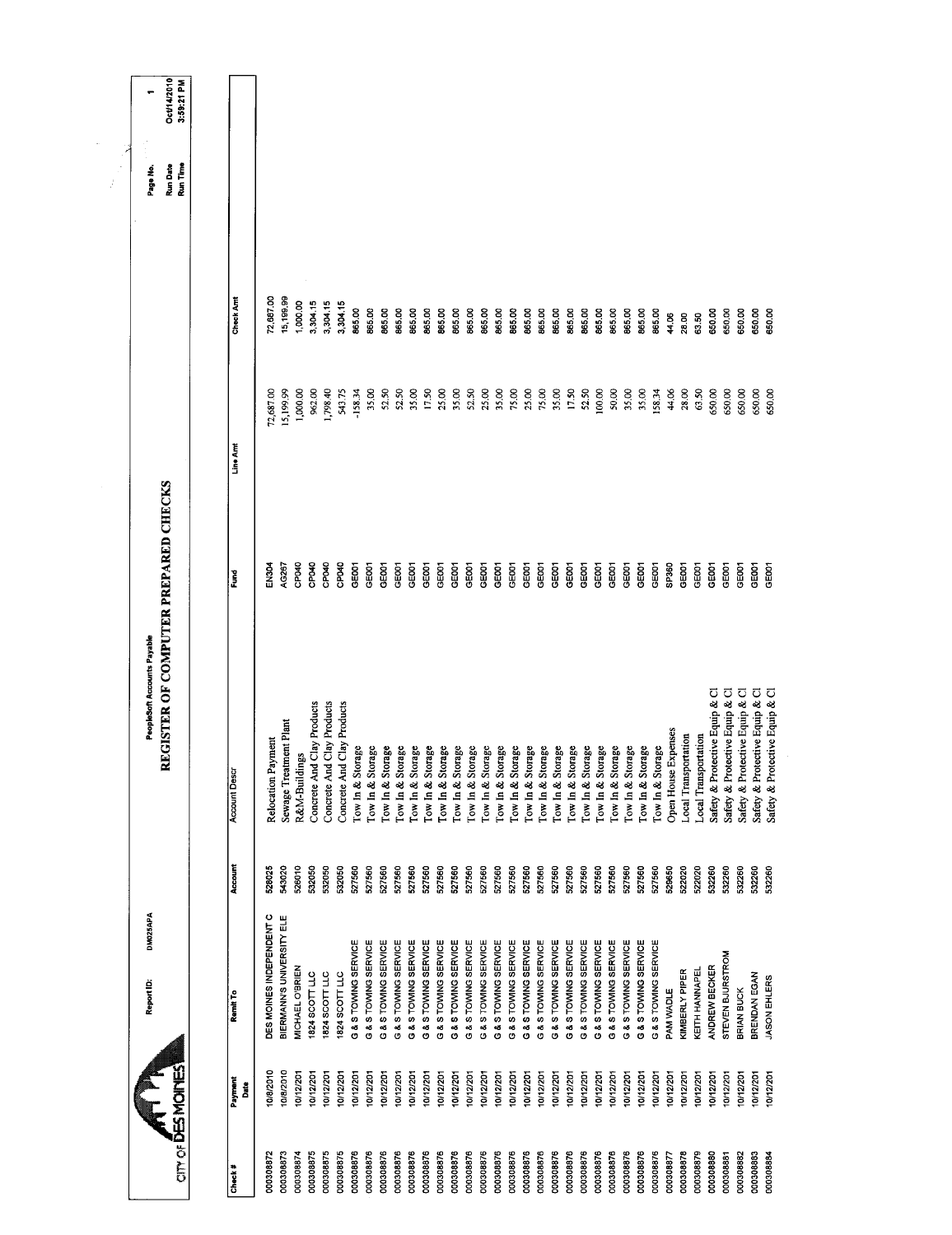|                         |                              |         | REGISTER OF COMPUTER PREPARED CHECKS |                   |          |          | <b>Run Date</b> | Oct/14/2010 |
|-------------------------|------------------------------|---------|--------------------------------------|-------------------|----------|----------|-----------------|-------------|
| om of <b>DES MOINES</b> |                              |         |                                      |                   |          |          | Run Time        | 3:59:21 PM  |
|                         |                              |         |                                      |                   |          |          |                 |             |
| Payment<br>Date         | Remit To                     | Account | <b>Account Descr</b>                 | Fund              | Line Amt | Check Am |                 |             |
| 0/12/20<br>000308885    | DANEL FOLLETT                | 532260  | Safety & Protective Equip & Cl       | GE001             | 650,00   | 650.00   |                 |             |
| 0/12/201<br>000308886   | <b>ADAM LEMEK</b>            | 532260  | Safety & Protective Equip & Cl       | GE001             | 650.00   | 650.00   |                 |             |
| 10/12/201<br>000308887  | ANDREW LONG                  | 532260  | Safety & Protective Equip & Cl       | GE001             | 650.00   | 650.00   |                 |             |
| 0/12/201<br>000308888   | BENJAMIN MCCARTHY            | 532260  | Safety & Protective Equip & Cl       | GE001             | 650,00   | 650.00   |                 |             |
| 10/12/201<br>000308889  | EMILY SHOFF-SALSBERY         | 532260  | Safety & Protective Equip & Cl       | GEOOT             | 650,00   | 650.00   |                 |             |
| 10/12/201<br>000308890  | JARED UNDERWOOD              | 532260  | Safety & Protective Equip & Cl       | <b>GEOOT</b>      | 650,00   | 650.00   |                 |             |
| 10/12/201<br>000308891  | CHERYL WAGNER                | 532260  | Safety & Protective Equip & Cl       | GE001             | 650.00   | 650.00   |                 |             |
| 10/12/201<br>000308892  | COLIN BOONE                  | 104041  | Prepaid expense-travel               | GE001             | 170.00   | 170.00   |                 |             |
| 10/12/201<br>000308893  | <b>VANDICE REINDL</b>        | 104041  | Prepaid expense-travel               | GE001             | 1,127.20 | 1,127.20 |                 |             |
| 10/12/201<br>000308894  | MATT PRESTON                 | 104041  | Prepaid expense-travel               | EN002             | 697.70   | 697.70   |                 |             |
| 10/12/201<br>000308895  | <b>IOWA STATE UNIVERSITY</b> | 562050  | Training                             | GE001             | 125.00   | 125,00   |                 |             |
| 0/12/201<br>000308896   | CLERK OF COURT               | 521030  | Legal                                | GE001             | 135,00   | 135.00   |                 |             |
| 10/12/201<br>000308897  | CLERK OF COURT               | 521030  | Legal                                | GE001             | 135.00   | 135,00   |                 |             |
| 10/12/201<br>000308898  | AMERICAN INSTITUTE OF AR     | 562050  | Training                             | GE001             | 134,00   | 134.00   |                 |             |
| 10/12/201<br>000308899  | WELLS FARGO BANK NA          | 521035  | & Misc. Costs<br>ROW Legal           | EN304             | 150,00   | 150.00   |                 |             |
| 10/12/201<br>000308900  | SAMUEL BARR                  | 529390  | Customer Reimburse-Sewers            | EN101             | 1,000.00 | 1,000.00 |                 |             |
| 10/12/201<br>000308901  | BRENDA LEE BLOM              | 529390  | Customer Reimburse-Sewers            | EN101             | 1,000.00 | 1,000.00 |                 |             |
| 10/12/201<br>000308902  | <b>GRAIG BURTON</b>          | 529390  | Customer Reimburse-Sewers            | EN101             | 1,000.00 | 1,000.00 |                 |             |
| 10/12/201<br>000308903  | DARVIE OR LEE ANN FRAZIE     | 529390  | Customer Reimburse-Sewers            | EN <sub>101</sub> | 955.27   | 955.27   |                 |             |
| 10/12/201               | RUTH M INGERSOLL             | 529390  | Customer Reimburse-Sewers            | EN101             | 850.00   | 850.00   |                 |             |
| 10/12/201<br>000308905  | SHAWN L KELSO                | 529390  | Customer Reimburse-Sewers            | EN101             | 795.00   | 795,00   |                 |             |
| 10/12/201<br>000308906  | JANET KILGORE                | 529390  | Customer Reimburse-Sewers            | EN <sub>10</sub>  | 1,000.00 | 1,000.00 |                 |             |
| 10/12/201               | MARION KING                  | 529390  | Customer Reimburse-Sewers            | EN101             | 1,000.00 | 1,000.00 |                 |             |
| 10/12/201<br>000308908  | LISETTE ENTERPRISES          | 529390  | Customer Reimburse-Sewers            | EN101             | 996.50   | 996.50   |                 |             |
| 0/12/201<br>000308909   | PAUL C MENNING               | 529390  | Customer Reimburse-Sewers            | EN101             | 1,000.00 | 1,000.00 |                 |             |
| 10/12/201<br>000308910  | PAUL RIDER                   | 529390  | Customer Reimburse-Sewers            | EN <sub>101</sub> | 1,000.00 | 1,000.00 |                 |             |
| 0/12/201<br>000308911   | BRANDY SCHNATHORST           | 529390  | Customer Reimburse-Sewers            | ENIOT             | 1,000.00 | 1,000.00 |                 |             |
| 0/12/201<br>000308912   | HILDA A SICKELS              | 529390  | Customer Reimburse-Sewers            | EN <sub>101</sub> | 1,000.00 | 1,000.00 |                 |             |
| 10/12/201<br>000308913  | TRACEY SISNEY                | 529390  | Customer Reimburse-Sewers            | EN101             | 1,000.00 | 1,000.00 |                 |             |
| 10/12/201<br>000308914  | DUANE ZIEL                   | 529390  | Customer Reimburse-Sewers            | EN101             | 1,000.00 | 1,000.00 |                 |             |
| 0/12/201<br>000308915   | OXFORD COUNTY SHERIFF        | 521030  | Legal                                | GEOOT             | 35.00    | 35.00    |                 |             |
| 10/12/201<br>000308916  | MIDAMERICAN ENERGY           | 528165  | Project Reconnect Payments           | SP <sub>027</sub> | 129.95   | 8,212.62 |                 |             |
| 10/12/201<br>000308916  | <b>MIDAMERICAN ENERGY</b>    | 528165  | Project Reconnect Payments           | SPO33             | 141.00   | 8,212.62 |                 |             |
| 10/12/201<br>000308916  | MIDAMERICAN ENERGY           | 528165  | Project Reconnect Payments           | SP749             | 2,599.52 | 8,212.62 |                 |             |
| 10/12/20<br>000308916   | MIDAMERICAN ENERGY           | 528165  | Project Reconnect Payments           | SPO <sub>3</sub>  | 5,342.15 | 8,212.62 |                 |             |
| 0/12/201<br>000308917   | DES MOINES WATER WORKS       | 527700  | Project Costs-Entitlement            | SPO <sub>29</sub> | 52.09    | 304.79   |                 |             |

 $\sim$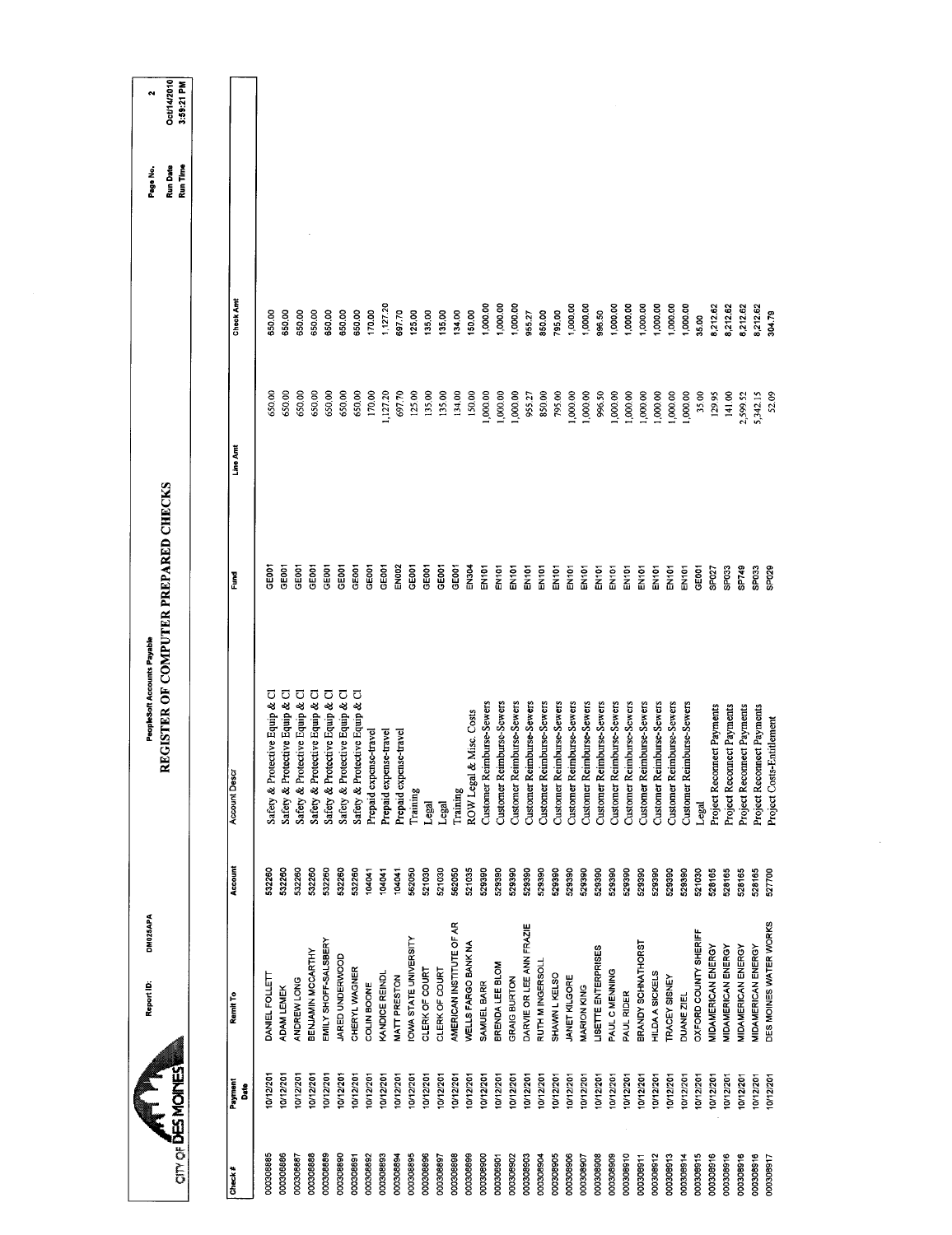|                   |                 | DM025APA<br>Report ID:    |         | PeopleSoft Accounts Payable          |                   |           |            | Page No.                    | ø                         |
|-------------------|-----------------|---------------------------|---------|--------------------------------------|-------------------|-----------|------------|-----------------------------|---------------------------|
| CITY OF DES MONES |                 |                           |         | REGISTER OF COMPUTER PREPARED CHECKS |                   |           |            | <b>Run Date</b><br>Run Time | Oct/14/2010<br>3:59:21 PM |
|                   |                 |                           |         |                                      |                   |           |            |                             |                           |
| Check#            | Payment<br>Date | Remit To                  | Account | Account Deso                         | Fund              | Line Am   | Check Am   |                             |                           |
| 000308917         | 0/12/20         | DES MOINES WATER WORKS    | 527700  | Project Costs-Entitlement            | SP029             | 252.70    | 30479      |                             |                           |
| 000308918         | 10/12/201       | BEST HEATING & COOLING    | 528080  | <b>ECIP</b> Furnace                  | SPO33             | 495,01    | 1,505.76   |                             |                           |
| 000308918         | 10/12/201       | BEST HEATING & COOLING    | 528080  | <b>ECIP</b> Furnace                  | SPO33             | 140.75    | 505.76     |                             |                           |
| 000308918         | 10/12/201       | BEST HEATING & COOLING    | 528080  | <b>ECIP</b> Furnace                  | SPO33             | 493.00    | 505.76     |                             |                           |
| 000308918         | 10/12/201       | BEST HEATING & COOLING    | 528080  | <b>ECIP</b> Furnace                  | SPO33             | 94,00     | 1,505.76   |                             |                           |
| 000308918         | 0/12/201        | BEST HEATING & COOLING    | 528080  | <b>ECIP</b> Furnace                  | SP <sub>033</sub> | 63.00     | 1,505,76   |                             |                           |
| 000308918         | 0/12/20         | BEST HEATING & COOLING    | 528080  | <b>ECIP</b> Furnace                  | SP <sub>033</sub> | 63.00     | 1,505.76   |                             |                           |
| 000308918         | 10/12/201       | BEST HEATING & COOLING    | 528080  | <b>ECIP</b> Furnace                  | SP033             | 94.00     | 1,505.76   |                             |                           |
| 000308918         | 0/12/201        | BEST HEATING & COOLING    | 528080  | <b>ECIP</b> Furnace                  | SP <sub>033</sub> | 63.00     | 1,505.76   |                             |                           |
| 000308919         | 10/12/201       | CITIZENS FOR COMMUNITY I  | 521080  | Sub-Recipient Contr                  | SP020             | 5,929.19  | 5,929.19   |                             |                           |
| 000308920         | 10/12/201       | JESTER INSURANCE SERVICE  | 524010  | Real Property Insurance              | AG251             | 90,995.95 | 90,995.95  |                             |                           |
| 000308921         | 10/12/201       | YMCA OF GREATER DES MO    | 521080  | Sub-Recipient Contr                  | SP039             | 6,799.00  | 6,799.00   |                             |                           |
| 000308922         | 10/12/201       | HANSEN HOUSE              | 521080  | Sub-Recipient Contr                  | SPO <sub>20</sub> | 5,913.92  | 5,913.92   |                             |                           |
| 000308923         | 10/12/201       | DES MOINES ASPHALT & PAV  | 532020  | Asphalt And Asphalt Products         | CP038             | 15,313.28 | 36,425.60  |                             |                           |
| 000308923         | 0/12/201        | DES MOINES ASPHALT & PAV  | 532020  | Asphalt And Asphalt Products         | CP038             | 21,112.32 | 36,425.60  |                             |                           |
| 000308924         | 10/12/201       | MIDAMERICAN ENERGY        | 525020  | Electric Light And Power             | EN002             | 382.00    | 328,33493  |                             |                           |
| 000308924         | 10/12/201       | MIDAMERICAN ENERGY        | 525020  | Electric Light And Power             | EN002             | 30.00     | 328,334.93 |                             |                           |
| 000308924         | 10/12/201       | MIDAMERICAN ENERGY        | 525020  | Electric Light And Power             | EN002             | 31,119.20 | 328,334.93 |                             |                           |
| 000308924         | 10/12/201       | MIDAMERICAN ENERGY        | 525020  | Electric Light And Power             | EN002             | 184.00    | 328,33493  |                             |                           |
| 000308924         | 10/12/201       | MIDAMERICAN ENERGY        | 525020  | Electric Light And Power             | <b>EN002</b>      | 469.00    | 328,334.93 |                             |                           |
| 000308924         | 10/12/201       | MIDAMERICAN ENERGY        | 525020  | Electric Light And Power             | <b>EN002</b>      | 19.00     | 328,334.93 |                             |                           |
| 000308924         | 10/12/201       | MIDAMERICAN ENERGY        | 525020  | Electric Light And Power             | EN002             | 92.00     | 328,334.93 |                             |                           |
| 000308924         | 10/12/201       | MIDAMERICAN ENERGY        | 525020  | Electric Light And Power             | EN002             | 200.28    | 328,334.93 |                             |                           |
| 000308924         | 10/12/201       | MIDAMERICAN ENERGY        | 525020  | Electric Light And Power             | <b>EN002</b>      | 34.76     | 328,334.93 |                             |                           |
| 000308924         | 10/12/201       | MIDAMERICAN ENERGY        | 525010  | Gas                                  | <b>EN002</b>      | 5.00      | 328,334.93 |                             |                           |
| 000308924         | 10/12/201       | MIDAMERICAN ENERGY        | 525020  | Electric Light And Power             | EN002             | 12.60     | 328,334.93 |                             |                           |
| 000308924         | 10/12/201       | MIDAMERICAN ENERGY        | 525020  | Electric Light And Power             | EN002             | 21.50     | 328,334.93 |                             |                           |
| 000308924         | 0/12/201        | <b>MIDAMERICAN ENERGY</b> | 525020  | Electric Light And Power             | <b>EN002</b>      | 77.46     | 328,334.93 |                             |                           |
| 000308924         | 10/12/201       | MIDAMERICAN ENERGY        | 525010  | Gas                                  | <b>EN002</b>      | 318.31    | 328,334.93 |                             |                           |
| 000308924         | 0/12/201        | MIDAMERICAN ENERGY        | 525020  | Electric Light And Power             | EN002             | 1,087.00  | 328,334.93 |                             |                           |
| 000308924         | 0/12/201        | <b>MIDAMERICAN ENERGY</b> | 525020  | Electric Light And Power             | EN002             | 10.39     | 328,334.93 |                             |                           |
| 000308924         | 0/12/201        | <b>MIDAMERICAN ENERGY</b> | 525010  | Gas                                  | <b>EN002</b>      | 14.05     | 328,334.93 |                             |                           |
| 000308924         | 0/12/201        | <b>MIDAMERICAN ENERGY</b> | 525020  | Electric Light And Power             | <b>EN002</b>      | 14.48     | 328,334,93 |                             |                           |
| 000308924         | 0/12/201        | MIDAMERICAN ENERGY        | 525020  | Electric Light And Power             | <b>EN002</b>      | 170.16    | 328,334.93 |                             |                           |
| 000308924         | 0/12/20         | MIDAMERICAN ENERGY        | 525010  | Gas                                  | EN002             | 12.00     | 328,334.93 |                             |                           |
| 000308924         | 0/12/201        | <b>MIDAMERICAN ENERGY</b> | 525020  | Electric Light And Power             | EN <sub>002</sub> | 76.00     | 328,334.93 |                             |                           |
|                   |                 |                           |         |                                      |                   |           |            |                             |                           |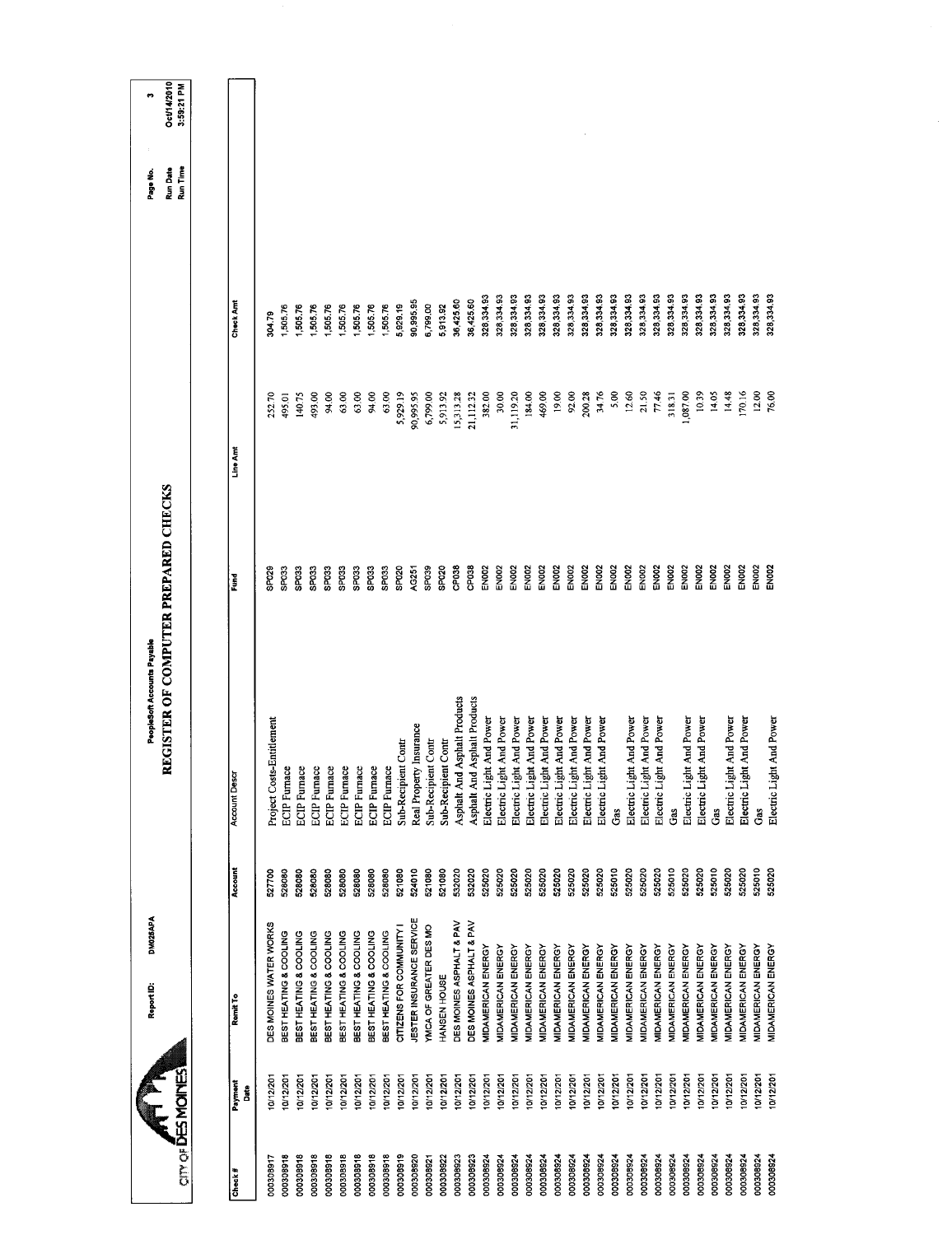|                          |                 | DM025APA<br>Report ID:    |         | PeopleSoft Accounts Payable          |                   |          |            | Page No.             | ÷                         |
|--------------------------|-----------------|---------------------------|---------|--------------------------------------|-------------------|----------|------------|----------------------|---------------------------|
| <b>OTY OF DES MOINES</b> |                 |                           |         | REGISTER OF COMPUTER PREPARED CHECKS |                   |          |            | Run Time<br>Run Date | Oct/14/2010<br>3:59:21 PM |
|                          |                 |                           |         |                                      |                   |          |            |                      |                           |
| Check#                   | Payment<br>Date | Remit To                  | Account | <b>Account Descr</b>                 | š                 | Line Am  | Check Amt  |                      |                           |
| 000308924                | 0/12/201        | MIDAMERICAN ENERGY        | 525020  | Electric Light And Power             | EN <sub>DOZ</sub> | 203.00   | 328,334.93 |                      |                           |
| 00030892                 | 10/12/201       | <b>MIDAMERICAN ENERGY</b> | 525020  | Electric Light And Power             | EN002             | 251.85   | 328,334,93 |                      |                           |
| 000308924                | 10/12/201       | MIDAMERICAN ENERGY        | 525020  | Electric Light And Power             | EN <sub>002</sub> | 492.00   | 328,334.93 |                      |                           |
| 000308924                | 0/12/201        | <b>MIDAMERICAN ENERGY</b> | 525020  | Electric Light And Power             | <b>EN002</b>      | ,299.50  | 328,334.93 |                      |                           |
| 000308924                | 0/12/201        | MIDAMERICAN ENERGY        | 525020  | Electric Light And Power             | EN002             | 11.27    | 328,334.93 |                      |                           |
| 000308924                | 0/12/201        | MIDAMERICAN ENERGY        | 525010  | Gas                                  | EN <sub>02</sub>  | 97.79    | 328,334.93 |                      |                           |
| 000308924                | 0/12/201        | <b>MIDAMERICAN ENERGY</b> | 525020  | Electric Light And Power             | EN002             | 607.00   | 328,334.93 |                      |                           |
| 000308924                | 0/12/201        | MIDAMERICAN ENERGY        | 525020  | Electric Light And Power             | EN <sub>002</sub> | 331.00   | 328,334.93 |                      |                           |
| 000308924                | 10/12/201       | <b>MIDAMERICAN ENERGY</b> | 525010  | Gas                                  | EN <sub>002</sub> | 103.93   | 328,334.93 |                      |                           |
| 000308924                | 10/12/201       | MIDAMERICAN ENERGY        | 525020  | Electric Light And Power             | EN <sub>002</sub> | 47.00    | 328,334.93 |                      |                           |
| 000308924                | 10/12/201       | MIDAMERICAN ENERGY        | 525020  | Electric Light And Power             | EN002             | 509.00   | 328,334.93 |                      |                           |
| 000308924                | 10/12/201       | <b>MIDAMERICAN ENERGY</b> | 525010  | Gas                                  | <b>EN002</b>      | 778.86   | 328,334.93 |                      |                           |
| 000308924                | 10/12/201       | MIDAMERICAN ENERGY        | 525020  | Electric Light And Power             | EN <sub>002</sub> | 42.00    | 328,334.93 |                      |                           |
| 000308924                | 10/12/201       | <b>MIDAMERICAN ENERGY</b> | 525020  | Electric Light And Power             | EN002             | 107.00   | 328,334.93 |                      |                           |
| 000308924                | 10/12/201       | <b>MIDAMERICAN ENERGY</b> | 525020  | Electric Light And Power             | EN002             | 242.88   | 328,334.93 |                      |                           |
| DOD308924                | 10/12/201       | MIDAMERICAN ENERGY        | 525020  | Electric Light And Power             | <b>EN002</b>      | 837.00   | 328,334.93 |                      |                           |
| 000308924                | 10/12/201       | MIDAMERICAN ENERGY        | 525020  | Electric Light And Power             | EN <sub>DO2</sub> | 529.00   | 328,334.93 |                      |                           |
| 000308924                | 10/12/201       | MIDAMERICAN ENERGY        | 525020  | Electric Light And Power             | EN <sub>002</sub> | 18.00    | 328,334.93 |                      |                           |
| 000308924                | 10/12/201       | MIDAMERICAN ENERGY        | 525020  | Electric Light And Power             | AG255             | 7,207.35 | 328,334.93 |                      |                           |
| 000308924                | 0/12/201        | <b>MIDAMERICAN ENERGY</b> | 525020  | Electric Light And Power             | SP360             | 526.81   | 328,334.93 |                      |                           |
| 000308924                | 10/12/201       | MIDAMERICAN ENERGY        | 525020  | Electric Light And Power             | <b>GEOOT</b>      | 537.77   | 328,334.93 |                      |                           |
| 000308924                | 0/12/201        | MIDAMERICAN ENERGY        | 525020  | Electric Light And Power             | <b>GEOOT</b>      | 594.75   | 328,334.93 |                      |                           |
| 000308924                | 10/12/201       | <b>MIDAMERICAN ENERGY</b> | 525020  | Electric Light And Power             | GE001             | 20.72    | 328,334.93 |                      |                           |
| 000308924                | 0/12/201        | MIDAMERICAN ENERGY        | 525020  | Electric Light And Power             | GE <sub>001</sub> | 18.87    | 328,334.93 |                      |                           |
| 000308924                | 10/12/201       | MIDAMERICAN ENERGY        | 525020  | Electric Light And Power             | <b>GEOOT</b>      | 23.00    | 328,334.93 |                      |                           |
| 000308924                | 10/12/201       | MIDAMERICAN ENERGY        | 525020  | Electric Light And Power             | GE001             | 18.04    | 328,334.93 |                      |                           |
| 000308924                | 10/12/201       | MIDAMERICAN ENERGY        | 525020  | Electric Light And Power             | GEOOT             | 19.07    | 328,334.93 |                      |                           |
| 000308924                | 10/12/201       | <b>MIDAMERICAN ENERGY</b> | 525020  | Electric Light And Power             | GE001             | 18.98    | 328,334 93 |                      |                           |
| 000308924                | 10/12/201       | MIDAMERICAN ENERGY        | 525010  | Gas                                  | GE <sub>001</sub> | 102.94   | 328,334.93 |                      |                           |
| 000308924                | 10/12/201       | <b>MIDAMERICAN ENERGY</b> | 525020  | Electric Light And Power             | GE001             | 65.17    | 328,334.93 |                      |                           |
| 000308924                | 0/12/201        | MIDAMERICAN ENERGY        | 525020  | Electric Light And Power             | GE001             | 798.86   | 328,334.93 |                      |                           |
| 000308924                | 10/12/201       | MIDAMERICAN ENERGY        | 525020  | Electric Light And Power             | GE001             | 33.58    | 328,33493  |                      |                           |
| 000308924                | 0/12/201        | MIDAMERICAN ENERGY        | 525020  | Electric Light And Power             | <b>GEOOT</b>      | 38.59    | 328,334 93 |                      |                           |
| 000308924                | 0/12/201        | MIDAMERICAN ENERGY        | 525020  | Electric Light And Power             | GEOOT             | 141.19   | 328,334.93 |                      |                           |
| 000308924                | 10/12/201       | MIDAMERICAN ENERGY        | 525020  | Electric Light And Power             | <b>GEOOT</b>      | 273,04   | 328,334.93 |                      |                           |
| 000308924                | 10/12/201       | MIDAMERICAN ENERGY        | 525010  | Gas                                  | <b>GEOOT</b>      | 2,494.77 | 328,334.93 |                      |                           |
|                          |                 |                           |         |                                      |                   |          |            |                      |                           |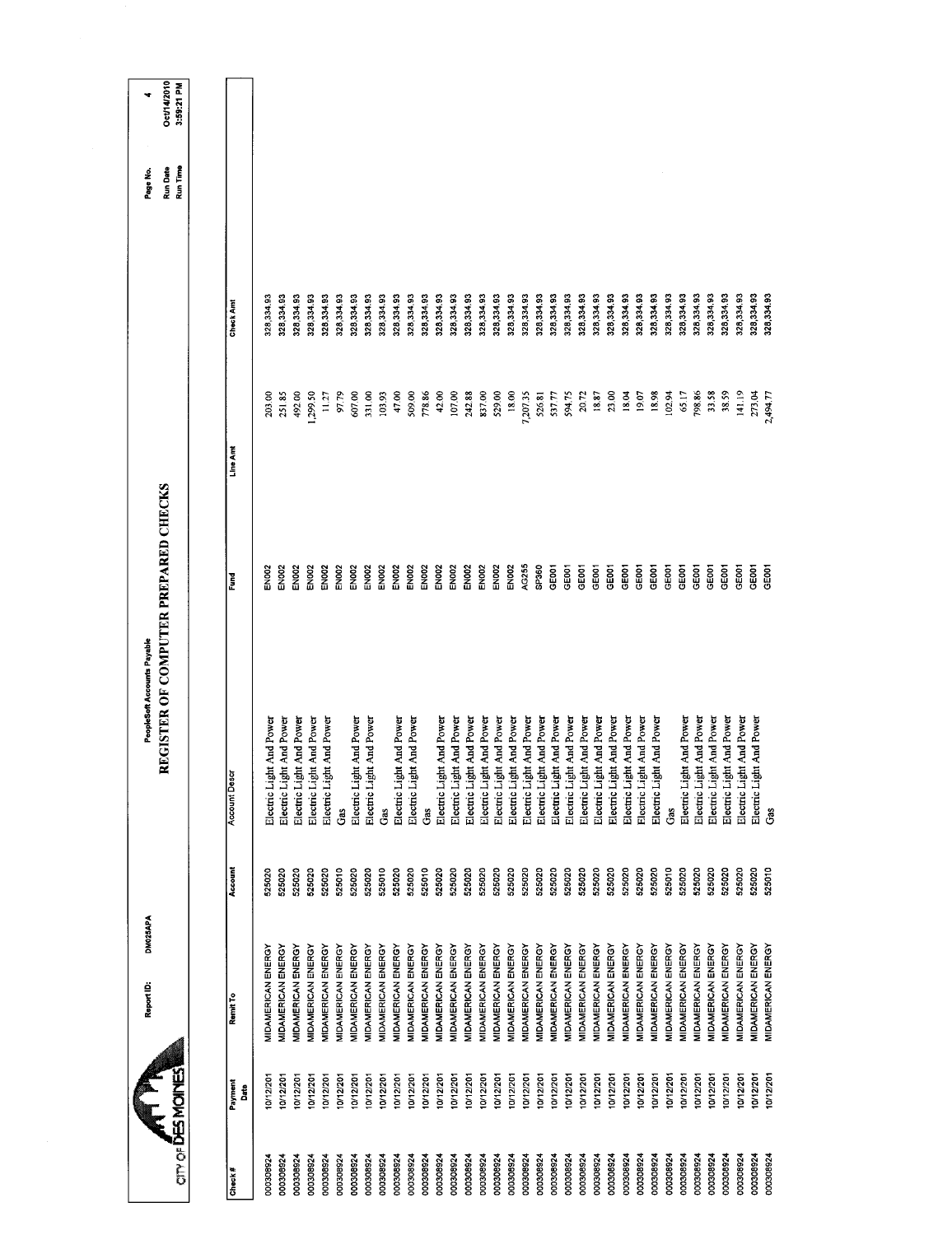|                                   |                 | DM025APA<br>Report ID:    |         | PeopleSoft Accounts Payable          |                   |         |            | Page No.             | to.                       |
|-----------------------------------|-----------------|---------------------------|---------|--------------------------------------|-------------------|---------|------------|----------------------|---------------------------|
| <b>AT PR</b><br>CITY OF BRINOINES |                 |                           |         | REGISTER OF COMPUTER PREPARED CHECKS |                   |         |            | Run Time<br>Run Date | Oct/14/2010<br>3:59:21 PM |
|                                   |                 |                           |         |                                      |                   |         |            |                      |                           |
| Check#                            | Payment<br>Date | Renti To                  | Account | <b>Account Descr</b>                 | Fund              | Line Am | Check Am   |                      |                           |
| 000308924                         | 10/12/201       | <b>MIDAMERICAN ENERGY</b> | 525010  | Gas                                  | CEOOT             | 48.65   | 328,334.93 |                      |                           |
| 000308924                         | 10/12/201       | MIDAMERICAN ENERGY        | 525010  | Ğ                                    | GE001             | 202.39  | 328,334.93 |                      |                           |
| 000308924                         | 10/12/201       | MIDAMERICAN ENERGY        | 525020  | Electric Light And Power             | GEOOT             | 398.95  | 328,334.93 |                      |                           |
| 000308924                         | 0/12/201        | <b>MIDAMERICAN ENERGY</b> | 525020  | Electric Light And Power             | GEOOT             | ,957.50 | 328,334.93 |                      |                           |
| 000308924                         | 10/12/201       | MIDAMERICAN ENERGY        | 525020  | Electric Light And Power             | GE001             | 549.73  | 328,334.93 |                      |                           |
| 000308924                         | 0/12/201        | MIDAMERICAN ENERGY        | 525010  | Gas                                  | SP360             | 10.00   | 328,334.93 |                      |                           |
| 000308924                         | 0/12/201        | <b>MIDAMERICAN ENERGY</b> | 525020  | Electric Light And Power             | SP <sub>360</sub> | 845.17  | 328,334.93 |                      |                           |
| 000308924                         | 10/12/201       | MIDAMERICAN ENERGY        | 525020  | at And Power<br>Electric Ligh        | EN101             | 39.33   | 328,334.93 |                      |                           |
| 000308924                         | 10/12/201       | MIDAMERICAN ENERGY        | 525010  | Gas                                  | EN101             | 86.64   | 328,334.93 |                      |                           |
| 000308924                         | 10/12/201       | MIDAMERICAN ENERGY        | 525010  | Gas                                  | EN101             | 153.21  | 328,334.93 |                      |                           |
| 000308924                         | 10/12/201       | MIDAMERICAN ENERGY        | 525020  | Electric Light And Power             | EN101             | 64.45   | 328,334,93 |                      |                           |
| 000308924                         | 10/12/201       | <b>MIDAMERICAN ENERGY</b> | 525010  | Gas                                  | EN101             | 124.34  | 328,334,93 |                      |                           |
| 000308924                         | 10/12/201       | MIDAMERICAN ENERGY        | 525020  | Electric Light And Power             | <b>EN301</b>      | 66.12   | 328,334.93 |                      |                           |
| 000308924                         | 0/12/201        | MIDAMERICAN ENERGY        | 525020  | Electric Light And Power             | EN301             | 189.60  | 328,334.93 |                      |                           |
| 000308924                         | 10/12/201       | MIDAMERICAN ENERGY        | 525020  | Electric Light And Power             | EN301             | 745.85  | 328,334.93 |                      |                           |
| 000308924                         | 0/12/201        | MIDAMERICAN ENERGY        | 525020  | Electric Light And Power             | EN301             | 288.81  | 328,33493  |                      |                           |
| 000308924                         | 10/12/201       | MIDAMERICAN ENERGY        | 525020  | Electric Light And Power             | EN301             | 127.24  | 328,334.93 |                      |                           |
| 000308924                         | 10/12/201       | MIDAMERICAN ENERGY        | 525020  | Electric Light And Power             | EN301             | 99.80   | 328,334.93 |                      |                           |
| 000308924                         | 0/12/201        | MIDAMERICAN ENERGY        | 525020  | Electric Light And Power             | EN301             | 169.64  | 328,334.93 |                      |                           |
| 000308924                         | 10/12/201       | <b>MIDAMERICAN ENERGY</b> | 525020  | Electric Light And Power             | EN301             | 60.72   | 328,334.93 |                      |                           |
| 000308924                         | 10/12/201       | <b>MIDAMERICAN ENERGY</b> | 525020  | Electric Light And Power             | EN <sub>301</sub> | 39.64   | 328,334.93 |                      |                           |
| 000308924                         | 10/12/201       | MIDAMERICAN ENERGY        | 525020  | Electric Light And Power             | EN301             | 253.20  | 328,334 93 |                      |                           |
| 000308924                         | 10/12/201       | MIDAMERICAN ENERGY        | 525020  | Electric Light And Power             | AG251             | 317.37  | 328,334.93 |                      |                           |
| 000308924                         | 10/12/201       | MIDAMERICAN ENERGY        | 525020  | Electric Light And Power             | GE001             | 19.04   | 328,334.93 |                      |                           |
| 000308924                         | 10/12/201       | MIDAMERICAN ENERGY        | 525020  | Electric Light And Power             | GEOCT             | 267.85  | 328,334.93 |                      |                           |
| 000308924                         | 0/12/201        | MIDAMERICAN ENERGY        | 525020  | Electric Light And Power             | GEOOT             | 35,90   | 328,334.93 |                      |                           |
| 000308924                         | 0/12/201        | MIDAMERICAN ENERGY        | 525020  | Electric Light And Power             | GEOOT             | 65.89   | 328,334.93 |                      |                           |
| 000308924                         | 0/12/201        | <b>VIDAMERICAN ENERGY</b> | 525020  | Electric Light And Power             | GE001             | 18.97   | 328,334.93 |                      |                           |
| 000308924                         | 10/12/201       | MIDAMERICAN ENERGY        | 525020  | Electric Light And Power             | GEOOT             | 192.91  | 328,334.93 |                      |                           |
| 000308924                         | 10/12/201       | MIDAMERICAN ENERGY        | 525020  | Electric Light And Power             | GEOOT             | 10.00   | 328,334.93 |                      |                           |
| 000308924                         | 0/12/201        | MIDAMERICAN ENERGY        | 525020  | Electric Light And Power             | GEOO1             | 49.93   | 328,334.93 |                      |                           |
| 000308924                         | 10/12/201       | MIDAMERICAN ENERGY        | 525020  | Electric Light And Power             | GE001             | 21.07   | 328,334.93 |                      |                           |
| 000308924                         | 10/12/201       | <b>MIDAMERICAN ENERGY</b> | 525020  | Electric Light And Power             | GEOO1             | 10.00   | 328,334,93 |                      |                           |
| 000308924                         | 10/12/201       | MIDAMERICAN ENERGY        | 525020  | Electric Light And Power             | GE001             | 65.44   | 328,334.93 |                      |                           |
| 000308924                         | 10/12/201       | MIDAMERICAN ENERGY        | 525020  | Electric Light And Power             | GEOOT             | 11.07   | 328,334.93 |                      |                           |
| 000308924                         | 10/12/201       | <b>MIDAMERICAN ENERGY</b> | 525020  | Electric Light And Power             | GEOOT             | 10.00   | 328,334.93 |                      |                           |
|                                   |                 |                           |         |                                      |                   |         |            |                      |                           |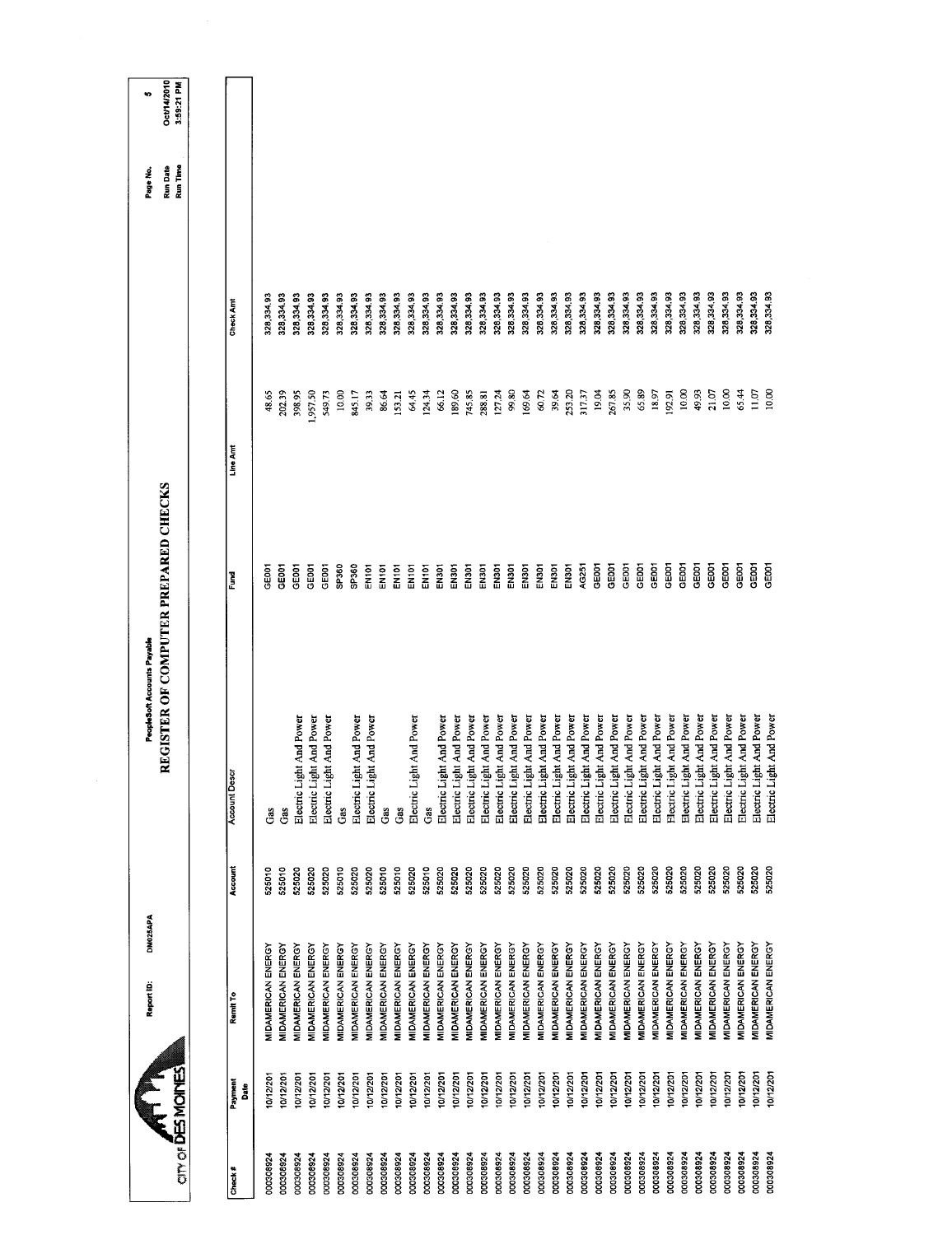|                           |                               | DM025APA<br>Report ID:            |         | REGISTER OF COMPUTER PREPARED CHECKS<br>PeopleSoft Accounts Payable |                    |            |            | Oct/14/2010<br><b>Run Date</b><br>Page No. | œ |
|---------------------------|-------------------------------|-----------------------------------|---------|---------------------------------------------------------------------|--------------------|------------|------------|--------------------------------------------|---|
| <b>OTHY OF DES MOINES</b> |                               |                                   |         |                                                                     |                    |            |            | 3:59:21 PM<br>Run Time                     |   |
|                           |                               |                                   |         |                                                                     |                    |            |            |                                            |   |
| Payment<br>Check#         | Remit To<br>Date              |                                   | Account | Account Desc                                                        | Fund               | Line Amt   | Check Amt  |                                            |   |
| 000308924                 | 0/12/20                       | MIDAMERICAN ENERGY                | 525020  | Electric Light And Power                                            | <b>GE001</b>       | 84.69      | 328,334.93 |                                            |   |
| 000308924                 | 0/12/201                      | <b>MIDAMERICAN ENERGY</b>         | 525020  | Electric Light And Power                                            | <b>GEOO1</b>       | 63.64      | 328,334.93 |                                            |   |
| 000308924                 | 10/12/201                     | MIDAMERICAN ENERGY                | 525020  | Electric Light And Power                                            | GE001              | 103.93     | 328,334.93 |                                            |   |
| 000308924                 | 10/12/201                     | MIDAMERICAN ENERGY                | 525020  | Electric Light And Power                                            | GEOOT              | 119.04     | 328,334.93 |                                            |   |
| 000308924                 | 10/12/201                     | MIDAMERICAN ENERGY                | 525020  | Electric Light And Power                                            | GE001              | 13.70      | 328,334.93 |                                            |   |
| 000308924                 | 10/12/201                     | MIDAMERICAN ENERGY                | 525020  | Electric Light And Power                                            | AG257              | 10.41      | 328,334.93 |                                            |   |
| 000308924                 | 10/12/201                     | MIDAMERICAN ENERGY                | 525020  | Electric Light And Power                                            | AG257              | 10,48      | 328,334.93 |                                            |   |
| 000308924                 | 10/12/201                     | MIDAMERICAN ENERGY                | 525020  | Electric Light And Power                                            | AG257              | 10.48      | 328,334.93 |                                            |   |
| 000308924                 | 10/12/201                     | MIDAMERICAN ENERGY                | 525020  | Electric Light And Power                                            | AG257              | 10.54      | 328,334.93 |                                            |   |
| 000308924                 | 0/12/201                      | MIDAMERICAN ENERGY                | 525020  | Electric Light And Power                                            | AG257              | 11.02      | 328,334.93 |                                            |   |
| 000308924                 | 10/12/201                     | MIDAMERICAN ENERGY                | 525020  | Electric Light And Power                                            | AG257              | 10.61      | 328,334.93 |                                            |   |
| 000308924                 | 10/12/201                     | <b>MIDAMERICAN ENERGY</b>         | 525020  | Electric Light And Power                                            | AG257              | 10.48      | 328,334.93 |                                            |   |
| 000308924                 | 10/12/201                     | MIDAMERICAN ENERGY                | 525020  | Electric Light And Power                                            | AG257              | 10.75      | 328,334.93 |                                            |   |
| 000308924                 | 10/12/201                     | MIDAMERICAN ENERGY                | 525020  | Electric Light And Power                                            | AG257              | 10.00      | 328,334.93 |                                            |   |
| 000308924                 | 10/12/201                     | <b>MIDAMERICAN ENERGY</b>         | 525020  | Electric Light And Power                                            | AG257              | 10.88      | 328,334.93 |                                            |   |
| 000308924                 | 10/12/201                     | MIDAMERICAN ENERGY                | 525020  | Electric Light And Power                                            | AG257              | 10.95      | 328,334 93 |                                            |   |
| 000308924                 | 10/12/201                     | MIDAMERICAN ENERGY                | 525020  | Electric Light And Power                                            | AG257              | 10.41      | 328,334.93 |                                            |   |
| 000308924                 | 0/12/201                      | <b>MIDAMERICAN ENERGY</b>         | 525020  | Electric Light And Power                                            | AG257              | 10.48      | 328,334.93 |                                            |   |
| 000308924                 | 10/12/201                     | MIDAMERICAN ENERGY                | 525020  | Electric Light And Power                                            | GE001              | 564.64     | 328,334.93 |                                            |   |
| 000308924                 | 0/12/201                      | MIDAMERICAN ENERGY                | 525020  | Electric Light And Power                                            | GE001              | 3,090.86   | 328,334.93 |                                            |   |
| 000308924                 | 10/12/201                     | <b>MIDAMERICAN ENERGY</b>         | 525020  | Electric Light And Power                                            | GE001              | 1,053.03   | 328,334.93 |                                            |   |
| 000308924                 | 10/12/201                     | MIDAMERICAN ENERGY                | 525020  | Electric Light And Power                                            | GE001              | 1,324.11   | 328,334.93 |                                            |   |
| 000308924                 | 10/12/201                     | <b>MIDAMERICAN ENERGY</b>         | 525020  | Electric Light And Power                                            | GE001              | 1,740.28   | 328,334.93 |                                            |   |
| 000308924                 | 10/12/201                     | MIDAMERICAN ENERGY                | 525020  | Electric Light And Power                                            | GE001              | 247.09     | 328,334.93 |                                            |   |
| 000308924                 | 10/12/201                     | MIDAMERICAN ENERGY                | 525010  | Ğ                                                                   | GE001              | 923.60     | 328,334.93 |                                            |   |
| 000308924                 | 10/12/201                     | MIDAMERICAN ENERGY                | 525070  | Electric Street Light Undergro                                      | SP360              | 40,172.78  | 328,33493  |                                            |   |
| 000308924                 | 0/12/201                      | <b>MIDAMERICAN ENERGY</b>         | 525060  | Electric Street Light Overhead                                      | O <sub>96d</sub> S | 217,288.86 | 328,334.93 |                                            |   |
| 000308925                 | 10/12/201                     | $\circ$<br>ELECTRONIC ENGINEERING | 525150  | Telephone Service (Cell)                                            | ENOOO              | 31.00      | 31.00      |                                            |   |
| 000308926                 | 10/12/201                     | SHERWIN-WILLIAMS                  | 532200  | Wood Finish Products                                                | CP034              | 61.69      | 61.69      |                                            |   |
| 000308927                 | 10/12/201                     | NTERSTATE ALL BATTERY C           | 532060  | Electrical Supplies And Parts                                       | GE001              | 149.90     | 309.26     |                                            |   |
| 000308927                 | 10/12/201                     | NTERSTATE ALL BATTERY C           | 532060  | Electrical Supplies And Parts                                       | GEOOT              | 159.36     | 309.26     |                                            |   |
| 000308928                 | <b>TURFWERKS</b><br>10/12/201 |                                   | 532150  | Parts-Machinery & Equip (Non-M                                      | EN <sub>002</sub>  | 147.51     | 147.51     |                                            |   |
| 000308929                 | 10/12/201                     | BITUMINOUS MATERIAL & SUP         | 532020  | Asphalt And Asphalt Products                                        | SP360              | 1,731.50   | 1,731.50   |                                            |   |
| 000308930                 | BOBS TOOLS<br>0/12/201        |                                   | 532170  | Minor Equipment And Hand Tools                                      | SP360              | 15.98      | 15.98      |                                            |   |
| 000308931                 | 0/12/201                      | BONNIES BARRICADES INC            | 527040  | Rent-Machinery & Mechanical Eq                                      | SP854              | 292.20     | 599.10     |                                            |   |
| 000308931                 | 0/12/201                      | BONNIES BARRICADES INC            | 527040  | Rent-Machinery & Mechanical Eq                                      | <b>PEBAS</b>       | 306.90     | 599,10     |                                            |   |
|                           |                               |                                   |         |                                                                     |                    |            |            |                                            |   |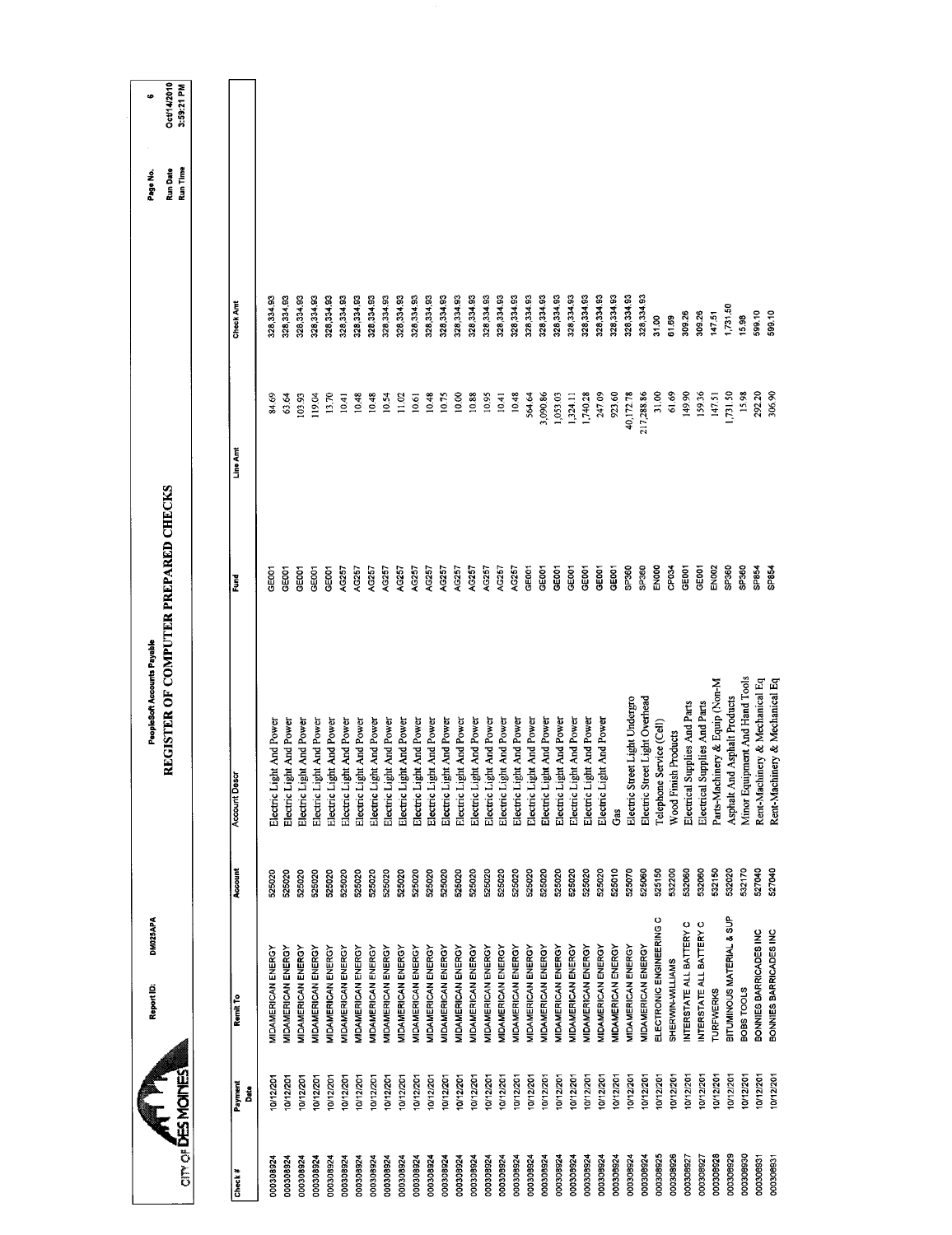| <b>CITY OF DES MOINES</b> | DM025APA<br>Report ID:    |         | REGISTER OF COMPUTER PREPARED CHECKS<br>PeopleSoft Accounts Payable |                   |             |           | Run Time<br>Run Date<br>Page No. | Oct/14/2010<br>3:59:21 PM<br>r |
|---------------------------|---------------------------|---------|---------------------------------------------------------------------|-------------------|-------------|-----------|----------------------------------|--------------------------------|
|                           |                           |         |                                                                     |                   |             |           |                                  |                                |
| Payment<br>Date<br>Check# | Remit To                  | Account | <b>Account Descr</b>                                                | Fund              | Line Arrt   | Check Amt |                                  |                                |
| 0/12/201<br>000308932     | AMERICAN MARKING INC      | 531010  | General Office                                                      | <b>GEOO1</b>      | 20.70       | 20,70     |                                  |                                |
| 0/12/201<br>000308933     | ARAMARK UNIFORM SERVIC    | 527090  | Jniforms/Uniform Rental                                             | EN002             | 53.30       | 55.66     |                                  |                                |
| 10/12/201<br>000308933    | ARAMARK UNIFORM SERVIC    | 527090  | Uniforms/Uniform Rental                                             | EN <sub>002</sub> | 236         | 55.66     |                                  |                                |
| 10/12/201<br>000308934    | COMMUNICATION INNOVATO    | 525160  | Tele-Service Calls (Non-Revolv                                      | \$033             | 483.75      | 483.75    |                                  |                                |
| 10/12/201<br>000308935    | CARPENTER UNIFORM & PRO   | 532250  | Wearing Apparel                                                     | GE001             | 158.34      | 232.58    |                                  |                                |
| 10/12/201<br>000308935    | CARPENTER UNIFORM & PRO   | 532250  | Wearing Apparel                                                     | GE001             | 74.24       | 232.58    |                                  |                                |
| 10/12/201<br>000308936    | DES MOINES IRON & SUPPLY  | 532230  | Steel, Iron And Related Metals                                      | EN <sub>002</sub> | 21.51       | 21.51     |                                  |                                |
| 10/12/201<br>000308937    | DES MOINES WATER WORKS    | 525050  | Water Use                                                           | GE001             | 33.32       | 7,887.06  |                                  |                                |
| 10/12/201<br>000308937    | DES MOINES WATER WORKS    | 525030  | Charges<br><b>Storm Water</b>                                       | SP743             | 124.61      | 7,887.06  |                                  |                                |
| 10/12/201<br>000308937    | DES MOINES WATER WORKS    | 525030  | <b>Charges</b><br><b>Storm Water</b>                                | SD10              | 7,729.13    | 7,887.06  |                                  |                                |
| 10/12/201<br>000308938    | CRYSTAL CLEAR WATER CO    | 532080  | $_{\rm Food}$                                                       | GE001             | 68.90       | 81,50     |                                  |                                |
| 10/12/201<br>000308938    | CRYSTAL CLEAR WATER CO    | 532080  | Food                                                                | GE001             | 12.60       | 81.50     |                                  |                                |
| 0/12/201<br>000308939     | CULLIGAN WATER CONDITION  | 525050  | Water Use                                                           | AG255             | 40.15       | 40.15     |                                  |                                |
| 10/12/201<br>000308940    | <b>D&amp;KPRODUCTS</b>    | 532010  | And Horticultural<br>Agricultural                                   | GE001             | 179.36      | 215.36    |                                  |                                |
| 0/12/201<br>000308940     | <b>D&amp;KPRODUCTS</b>    | 532010  | And Horticultural<br>Agricultural                                   | GE001             | 36.00       | 215.36    |                                  |                                |
| 10/12/201<br>000308941    | GRAINGER INC              | 532150  | Parts-Machinery & Equip (Non-M                                      | AG251             | 11,241.36   | 11,241.36 |                                  |                                |
| 0/12/201<br>000308942     | GRAYBAR ELECTRIC CO INC   | 532060  | Electrical Supplies And Parts                                       | SP360             | 7.74        | 372.03    |                                  |                                |
| 10/12/201<br>000308942    | GRAYBAR ELECTRIC CO INC   | 532060  | Electrical Supplies And Parts                                       | SP360             | 47.84       | 372.03    |                                  |                                |
| 10/12/201<br>000308942    | GRAYBAR ELECTRIC CO INC   | 532430  | Comm-Telephone Supp/Parts                                           | <b>EN002</b>      | 134.69      | 372.03    |                                  |                                |
| 10/12/201<br>000308942    | GRAYBAR ELECTRIC CO INC   | 544110  | Radio And Communication                                             | EN004             | $-1,424.00$ | 372.03    |                                  |                                |
| 10/12/201<br>000308942    | GRAYBAR ELECTRIC CO INC   | 544110  | Radio And Communication                                             | EN <sub>004</sub> | 1,424.00    | 372.03    |                                  |                                |
| 10/12/201<br>000308942    | GRAYBAR ELECTRIC CO INC   | 532060  | Electrical Supplies And Parts                                       | CP051             | 48.63       | 37203     |                                  |                                |
| 0/12/201<br>000308942     | GRAYBAR ELECTRIC CO INC   | 532060  | Electrical Supplies And Parts                                       | GP <sub>051</sub> | 7.48        | 372.03    |                                  |                                |
| 10/12/201<br>000308942    | GRAYBAR ELECTRIC CO INC   | 532060  | Electrical Supplies And Parts                                       | CP051             | 14.00       | 372.03    |                                  |                                |
| 0/12/201<br>000308942     | GRAYBAR ELECTRIC CO INC   | 532060  | Electrical Supplies And Parts                                       | <b>SP854</b>      | 6.76        | 372.03    |                                  |                                |
| 10/12/201<br>000308942    | GRAYBAR ELECTRIC CO INC   | 532060  | Electrical Supplies And Parts                                       | SP854             | 36.43       | 372.03    |                                  |                                |
| 10/12/201<br>000308942    | GRAYBAR ELECTRIC CO INC   | 532060  | Electrical Supplies And Parts                                       | GEOOT             | 68.46       | 372.03    |                                  |                                |
| 10/12/201<br>000308943    | GRIMES ASPHALT & PAVING C | 532020  | Asphalt And Asphalt Products                                        | <b>EN002</b>      | 1,488.52    | 4,312.12  |                                  |                                |
| 10/12/201<br>000308943    | GRIMES ASPHALT & PAVING C | 532020  | Asphalt Products<br>Asphalt And                                     | SP360             | 952.38      | 4,312.12  |                                  |                                |
| 10/12/201<br>000308943    | GRIMES ASPHALT & PAVING C | 532020  | Asphalt And Asphalt Products                                        | SP360             | 1,626.30    | 4,312.12  |                                  |                                |
| 0/12/201<br>000308943     | GRIMES ASPHALT & PAVING C | 532020  | Asphalt And Asphalt Products                                        | SP <sub>360</sub> | 244.92      | 4,312.12  |                                  |                                |
| 10/12/201<br>000308944    | IOWA COMMUNITY ACTION A   | 527050  | Rent-Office Equipment                                               | SPO <sub>27</sub> | 360.00      | 600,00    |                                  |                                |
| 0/12/201<br>000308944     | IOWA COMMUNITY ACTION A   | 527520  | Dues And Membership                                                 | SPO <sub>27</sub> | 240.00      | 600.00    |                                  |                                |
| 10/12/201<br>000308945    | CRETEX CONCRETE PRODUC    | 532210  | Plumbing, Sewage And Drainage                                       | ENOOO             | 2,045.00    | 2,045.00  |                                  |                                |
| 10/12/201<br>000308946    | PITTSBURGH PAINTS         | 532200  | Wood Finish Products                                                | <b>DPO40</b>      | 42.28       | 112.13    |                                  |                                |
| 10/12/201<br>000308946    | PITTSBURGH PAINTS         | 532200  | Wood Finish Products                                                | <b>OPORO</b>      | 50.81       | 112.13    |                                  |                                |
|                           |                           |         |                                                                     |                   |             |           |                                  |                                |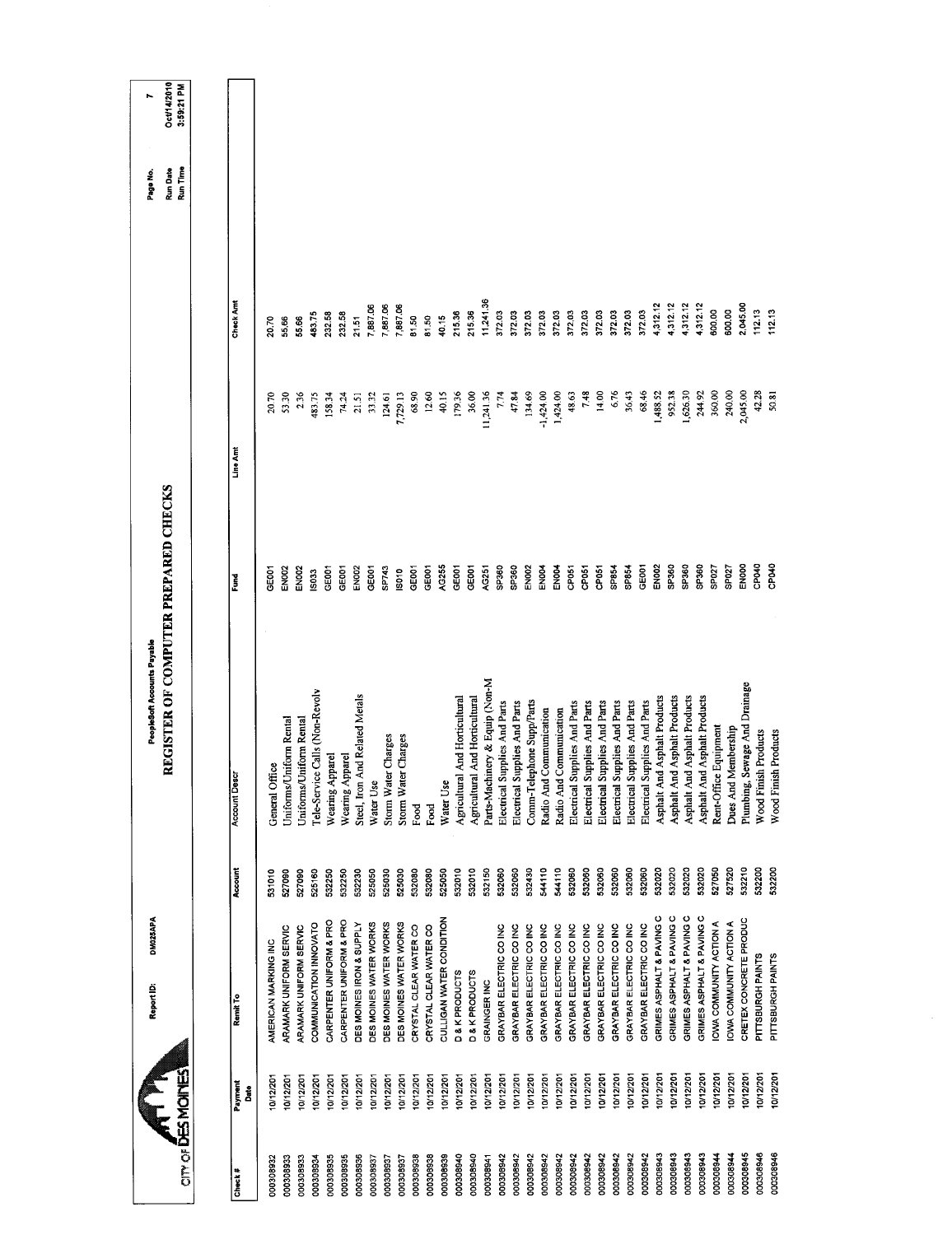|                           |              | DM025APA<br>Report ID:    |         | REGISTER OF COMPUTER PREPARED CHECKS<br>PeopleSoft Accounts Payable |                   |           |           | Run Date<br>Page No. | Oct/14/2010 |
|---------------------------|--------------|---------------------------|---------|---------------------------------------------------------------------|-------------------|-----------|-----------|----------------------|-------------|
| <b>CITY OF DES MOINES</b> |              |                           |         |                                                                     |                   |           |           | Run Time             | 3:59:21 PM  |
|                           |              |                           |         |                                                                     |                   |           |           |                      |             |
| Check#                    | Payment<br>å | Remit To                  | Account | <b>Account Descr</b>                                                | š                 | Line Amt  | Check Amt |                      |             |
|                           |              |                           |         |                                                                     |                   |           |           |                      |             |
| 000308946                 | 0/12/201     | PITTSBURGH PAINTS         | 532200  | Wood Finish Products                                                | <b>PEO34</b>      | 19.04     | 112.13    |                      |             |
| 000308947                 | 10/12/201    | <b>OWA TITLE COMPANY</b>  | 521035  | & Misc. Costs<br>ROW Legal                                          | Sbds <sup></sup>  | 150.00    | 500.00    |                      |             |
| 000308947                 | 10/12/201    | <b>OWA TITLE COMPANY</b>  | 521035  | & Misc. Costs<br>ROW Legal                                          | <b>SPO20</b>      | 150.00    | 500.00    |                      |             |
| 000308947                 | 10/12/201    | <b>OWA TITLE COMPANY</b>  | 521035  | & Misc. Costs<br>ROW Legal                                          | <b>SPO20</b>      | 150.00    | 500.00    |                      |             |
| 000308947                 | 10/12/201    | <b>IOWA TITLE COMPANY</b> | 521035  | & Misc. Costs<br>ROW Legal                                          | EN <sub>304</sub> | 50.00     | 500.00    |                      |             |
| 000308948                 | 10/12/201    | KECK INC                  | 532270  | Merchandise For Resale                                              | EN002             | 2,351.91  | 2,351.91  |                      |             |
| 000308949                 | 10/12/201    | HB LEISEROWITZ COMPANY    | 531030  | Photographic And Video Supplie                                      | EN151             | 104.96    | 104.96    |                      |             |
| 000308950                 | 10/12/201    | LOGAN CONTRACTORS SUP     | 526050  | R&M-Operating & Construction E                                      | ENOO              | 56.00     | 56.00     |                      |             |
| 000308951                 | 10/12/201    | MAIL SERVICES LLC         | 522030  | Postage                                                             | S054              | 65.92     | 6592      |                      |             |
| 000308952                 | 10/12/201    | METRO WASTE AUTHORITY     | 527680  | Landfill Dump Fees                                                  | <b>GEOOT</b>      | 1,646.72  | 56,077.04 |                      |             |
| 000308952                 | 10/12/201    | METRO WASTE AUTHORITY     | 527680  | Landfill Dump Fees                                                  | EN <sub>151</sub> | 52,703.60 | 56,077.04 |                      |             |
| 000308952                 | 10/12/201    | METRO WASTE AUTHORITY     | 527680  | Landfill Dump Fees                                                  | EN151             | 1,726.72  | 56,077.04 |                      |             |
| 000308953                 | 10/12/201    | MOTOROLA INC              | 532060  | Electrical Supplies And Parts                                       | IS040             | 91.80     | 498.80    |                      |             |
| 000308953                 | 10/12/201    | MOTOROLA INC              | 532060  | Electrical Supplies And Parts                                       | S040              | 192.80    | 498.80    |                      |             |
| 000308953                 | 10/12/201    | MOTOROLA INC              | 532060  | Electrical Supplies And Parts                                       | S040              | 186.14    | 498.80    |                      |             |
| 000308953                 | 10/12/201    | MOTOROLAINC               | 532060  | Electrical Supplies And Parts                                       | IS040             | 28.06     | 498.80    |                      |             |
| 000308954                 | 10/12/201    | NAPA DISTRIBUTION CENTER  | 532190  | Motor Vehicles (Parts And Supp                                      | EN002             | 42.81     | 2.91      |                      |             |
| 000308954                 | 10/12/201    | NAPA DISTRIBUTION CENTER  | 532190  | Motor Vehicles (Parts And Supp                                      | EN002             | 54.46     | 2.91      |                      |             |
| 000308954                 | 10/12/201    | NAPA DISTRIBUTION CENTER  | 532190  | Motor Vehicles (Parts And Supp                                      | EN002             | 14.56     | 2.91      |                      |             |
| 000308955                 | 10/12/201    | OFFICE TEAM               | 521010  | Accounting And Clerical                                             | SPO33             | 560.00    | 1,072.00  |                      |             |
| 000308955                 | 10/12/201    | OFFICE TEAM               | 521010  | Accounting And Clerical                                             | SP033             | 512.00    | 1,072.00  |                      |             |
| 000308956                 | 10/12/201    | PLUMB SUPPLY COMPANY      | 532210  | Plumbing, Sewage And Drainage                                       | SP854             | 132.30    | 495.61    |                      |             |
| 000308956                 | 10/12/201    | PLUMB SUPPLY COMPANY      | 532210  | Plumbing, Sewage And Drainage                                       | CPO40             | 363.31    | 495.61    |                      |             |
| 000308957                 | 0/12/201     | POLK COUNTY RECORDER      | 521030  | Legal                                                               | SPO36             | 38.00     | 38.00     |                      |             |
| 000308958                 | 10/12/201    | POLK COUNTY RECORDER      | 521030  | Legal                                                               | SP020             | 14.00     | 14.00     |                      |             |
| 000308959                 | 10/12/201    | POLK COUNTY RECORDER      | 521030  | Legal                                                               | SP020             | 92.00     | 92.00     |                      |             |
| 000308960                 | 10/12/201    | POLK COUNTY RECORDER      | 521030  | Legal                                                               | SP020             | 14.00     | 14.00     |                      |             |
| 000308961                 | 10/12/201    | POLK COUNTY RECORDER      | 521030  | Legal                                                               | SP020             | 56.00     | 56.00     |                      |             |
| 000308962                 | 10/12/201    | POLK COUNTY RECORDER      | 521035  | & Misc. Costs<br>ROW Legal                                          | <b>EN304</b>      | 24.00     | 24.00     |                      |             |
| 000308963                 | 10/12/201    | POLK COUNTY RECORDER      | 521035  | & Misc. Costs<br>ROW Legal                                          | AG267             | 39.00     | 39.00     |                      |             |
| 000308964                 | 10/12/201    | POLK COUNTY RECORDER      | 521035  | & Misc. Costs<br>ROW Legal                                          | AG267             | 39.00     | 39.00     |                      |             |
| 000308965                 | 10/12/201    | POLK COUNTY RECORDER      | 521035  | & Misc. Costs<br><b>ROW</b> Legal                                   | AC267             | 19.00     | 19.00     |                      |             |
| 000308966                 | 10/12/201    | QUALITY PAINTING CO       | 526020  | R&M-City Owned Capital Improve                                      | CP040             | 896.03    | 3,264,58  |                      |             |
| 000308966                 | 10/12/201    | QUALITY PAINTING CO       | 521315  | Contracted Graffiti Removal                                         | GEOO1             | 500.25    | 3,264.58  |                      |             |
| 000308966                 | 0/12/201     | QUALITY PAINTING CO       | 521315  | Contracted Graffiti Removal                                         | GE001             | 429.94    | 3,264.58  |                      |             |
| 000308966                 | 10/12/201    | QUALITY PAINTING CO       | 521315  | Contracted Graffiti Removal                                         | GEOOT             | 478.50    | 3,264.58  |                      |             |
|                           |              |                           |         |                                                                     |                   |           |           |                      |             |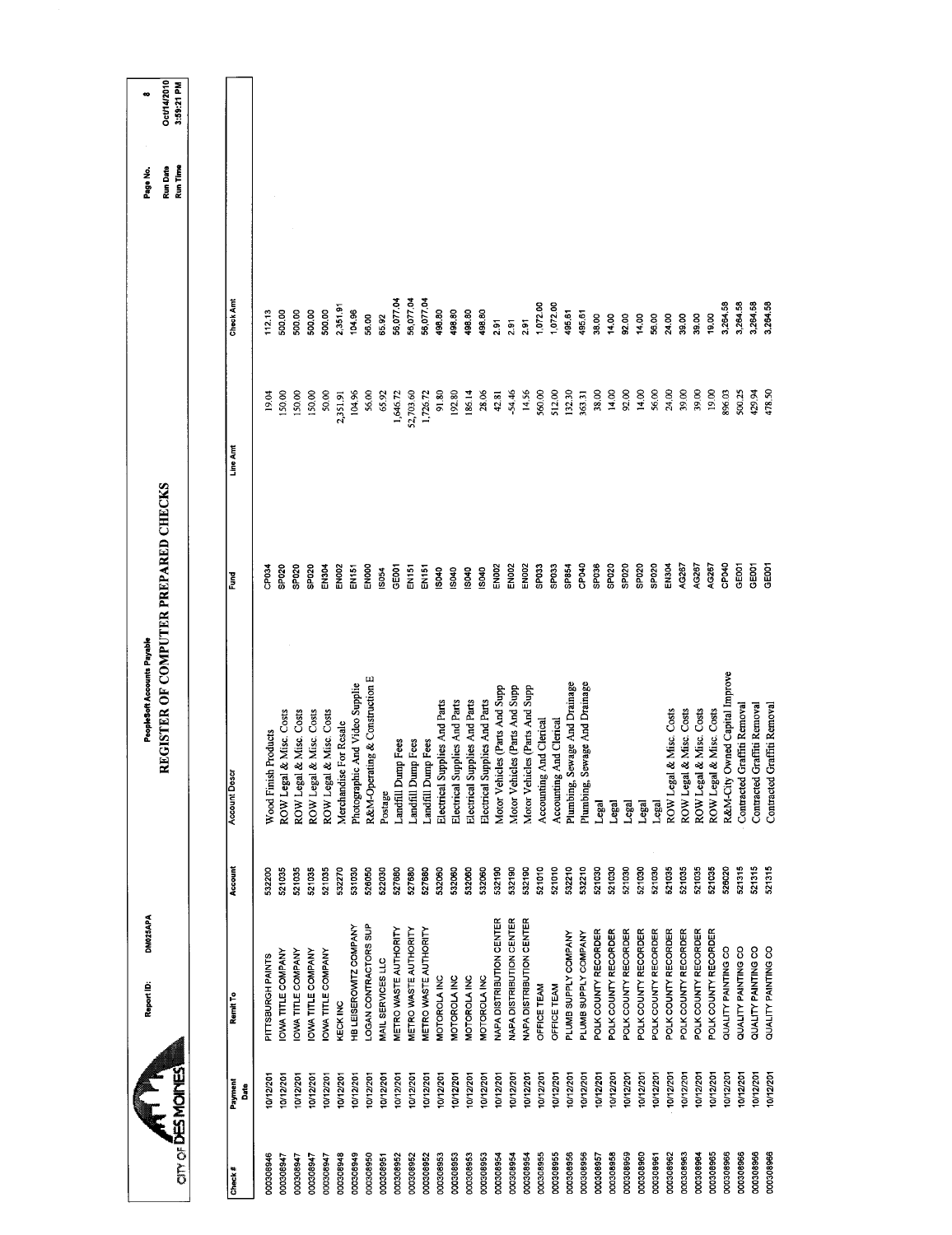| <b>CITY OF DES MOINES</b> |                 | DM025APA<br>Report ID:     |         | REGISTER OF COMPUTER PREPARED CHECKS<br>PeopleSoft Accounts Payable |                   |            |            | Run Time<br><b>Run Date</b><br>Page No. | Oct/14/2010<br>3:59:21 PM<br>œ |
|---------------------------|-----------------|----------------------------|---------|---------------------------------------------------------------------|-------------------|------------|------------|-----------------------------------------|--------------------------------|
|                           |                 |                            |         |                                                                     |                   |            |            |                                         |                                |
| Check#                    | Payment<br>Date | Remit To                   | Account | <b>Account Descr</b>                                                | Fund              | Line Amt   | Check Amt  |                                         |                                |
| 000308966                 | 10/12/201       | QUALITY PAINTING CO        | 521315  | Graffiti Removal<br>Contracted                                      | <b>CEDOT</b>      | 217.50     | 3,264.58   |                                         |                                |
| 000308966                 | 0/12/201        | QUALITY PAINTING CO        | 521315  | Graffiti Removal<br>Contracted                                      | GEOO1             | 307.36     | 3,264.58   |                                         |                                |
| 000308966                 | 0/12/201        | QUALITY PAINTING CO        | 521315  | Graffiti Removal<br>Contracted                                      | GE001             | 435.00     | 3,264.58   |                                         |                                |
| 000308967                 | 0/12/201        | <b>SECURITY LOCKSMITHS</b> | 532170  | Minor Equipment And Hand Tools                                      | EN000             | 56.92      | 56.92      |                                         |                                |
| 000308968                 | 10/12/201       | SPECIALIZED WHOLESALE A    | 532180  | Motor Vehicles (Fuels And Lubr                                      | EN <sub>DO2</sub> | 520.00     | .945.00    |                                         |                                |
| 000308968                 | 10/12/201       | SPECIALIZED WHOLESALE A    | 532180  | Motor Vehicles (Fuels And Lubr                                      | EN <sub>002</sub> | 905.00     | 1,945.00   |                                         |                                |
| 000308968                 | 0/12/201        | SPECIALIZED WHOLESALE A    | 532180  | Motor Vehicles (Fuels And Lubr                                      | <b>EN002</b>      | 520,00     | 1,945.00   |                                         |                                |
| 000308969                 | 0/12/201        | SPRAYER SPECIALTIES INC    | 532210  | Plumbing, Sewage And Drainage                                       | GE001             | 15.00      | 149.34     |                                         |                                |
| 000308969                 | 10/12/201       | SPRAYER SPECIALTIES INC    | 532210  | Plumbing, Sewage And Drainage                                       | GEOOT             | 93.78      | 149.34     |                                         |                                |
| 000308969                 | 10/12/201       | SPRAYER SPECIALTIES INC    | 532210  | Sewage And Drainage<br>Plumbing,                                    | GEOD1             | 40.56      | 149.34     |                                         |                                |
| 000308970                 | 10/12/201       | STETSON BUILDING PRODUC    | 543090  | Airport                                                             | <b>EN004</b>      | 51143      | 511.43     |                                         |                                |
| 000308971                 | 10/12/201       | TRUE VALUE HARDWARE        | 532100  | ltems<br>Hardware I                                                 | <b>EN002</b>      | 66.55      | 83,88      |                                         |                                |
| 000308971                 | 10/12/201       | TRUE VALUE HARDWARE        | 532100  | Hardware Items                                                      | <b>EN002</b>      | 17.33      | 83.88      |                                         |                                |
| 000308972                 | 10/12/201       | QWEST                      | 526080  | R&M-Radio & Related Equipment                                       | <b>SP751</b>      | 134.42     | 17,463.60  |                                         |                                |
| 000308972                 | 10/12/201       | QWEST                      | 525150  | Telephone Service (Cell)                                            | EN301             | 36.53      | 17,463.60  |                                         |                                |
| 000308972                 | 0/12/201        | QWEST                      | 525150  | Service (Cell)<br>Telephone                                         | EN301             | 36.53      | 17,463.60  |                                         |                                |
| 000308972                 | 10/12/201       | QWEST                      | 525150  | Telephone Service (Cell)                                            | EN301             | 36.53      | 17,463.60  |                                         |                                |
| 000308972                 | 10/12/201       | QWEST                      | 525155  | Telephone Service                                                   | GE001             | 1,134.56   | 17,463.60  |                                         |                                |
| 000308972                 | 10/12/201       | QWEST                      | 525155  | Telephone Service                                                   | IS033             | 9,170.78   | 17,463.60  |                                         |                                |
| 000308972                 | 10/12/201       | QWEST                      | 525155  | Telephone Service                                                   | <b>ISO33</b>      | 6,362.22   | 17,463.60  |                                         |                                |
| 000308972                 | 0/12/201        | QWES1                      | 525155  | Telephone Service                                                   | IS033             | 552.03     | 17,463.60  |                                         |                                |
| 000308973                 | 10/12/201       | DEX MEDIA EAST LLC         | 523010  | Advertising                                                         | GE001             | 386.25     | 386.25     |                                         |                                |
| 000308974                 | 10/12/201       | UNITED PARCEL SERVICE      | 522010  | Contract Carriers                                                   | <b>EN051</b>      | 134.48     | 134.48     |                                         |                                |
| 000308975                 | 10/12/201       | UTILITY EQUIPMENT COMPAN   | 532210  | Sewage And Drainage<br>Plumbing,                                    | EN101             | 64.03      | 64.03      |                                         |                                |
| 000308976                 | 10/12/201       | LLOWA COMMUNICATIONS       | 527020  | Rent-Buildings                                                      | <b>GEOOT</b>      | 1,504.87   | 1,504.87   |                                         |                                |
| 000308977                 | 0/12/201        | OWA ROOFING COMPANY        | 526010  | R&M-Buildings                                                       | CP034             | 4,486.85   | 4,486.85   |                                         |                                |
| 000308978                 | 10/12/201       | BARNES DISTRIBUTION        | 532150  | Parts-Machinery & Equip (Non-M                                      | <b>EN002</b>      | 305.62     | 898.61     |                                         |                                |
| 000308978                 | 10/12/201       | BARNES DISTRIBUTION        | 532150  | Parts-Machinery & Equip (Non-M                                      | EN002             | 592.99     | 898.61     |                                         |                                |
| 000308979                 | 10/12/201       | OPERATION DOWNTOWN         | 528005  | Contributions                                                       | SP862             | 298,860.50 | 298,860.50 |                                         |                                |
| 000308980                 | 10/12/201       | <b>OFFICEMAX</b>           | 531010  | General Office                                                      | GE001             | 134.01     | 857.80     |                                         |                                |
| 000308980                 | 0/12/201        | OFFICEMAX                  | 531010  | General Office                                                      | GE001             | 6726       | 857.80     |                                         |                                |
| 000308980                 | 10/12/201       | <b>OFFICEMAX</b>           | 531010  | General Office                                                      | GE001             | 186.98     | 857.80     |                                         |                                |
| 000308980                 | 10/12/201       | <b>OFFICEMAX</b>           | 531010  | General Office                                                      | CE <sub>001</sub> | 104.86     | 85780      |                                         |                                |
| 000308980                 | 0/12/201        | <b>OFFICEMAX</b>           | 531010  | General Office                                                      | GE001             | 177.50     | 857.80     |                                         |                                |
| 000308980                 | 0/12/201        | <b>OFFICEMAX</b>           | 531010  | General Office                                                      | EN002             | 55.90      | 857.80     |                                         |                                |
| 000308980                 | 10/12/201       | <b>OFFICEMAX</b>           | 531010  | General Office                                                      | EN002             | 131.29     | 857.80     |                                         |                                |
|                           |                 |                            |         |                                                                     |                   |            |            |                                         |                                |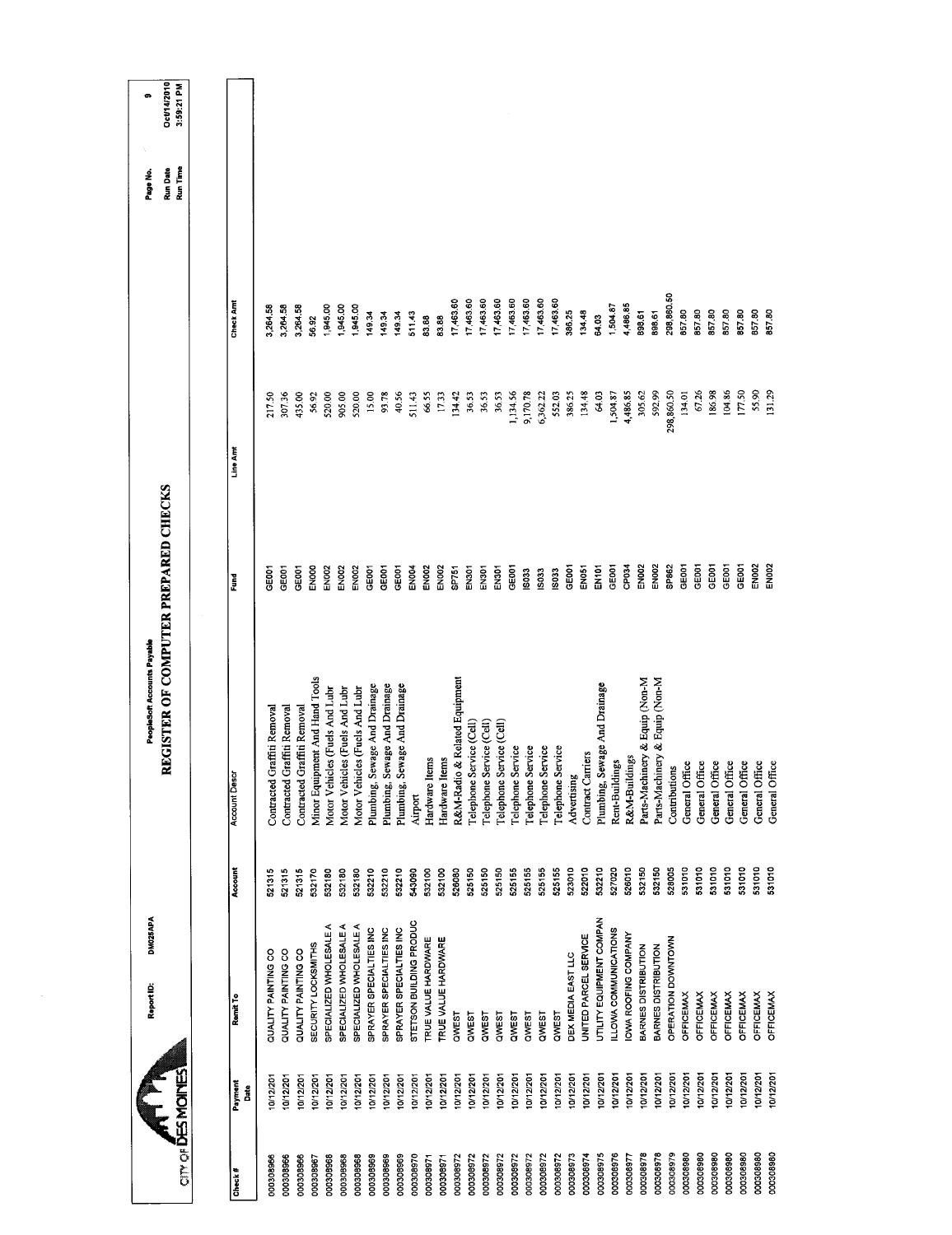|           |                           | DM025APA<br>Report ID:    |         | REGISTER OF COMPUTER PREPARED CHECKS<br>PeopleSoft Accounts Payable |                   |          |           | <b>Run Date</b><br>Page No. | Oct/14/2010<br>÷, |
|-----------|---------------------------|---------------------------|---------|---------------------------------------------------------------------|-------------------|----------|-----------|-----------------------------|-------------------|
|           | <b>CITY OF DES MOINES</b> |                           |         |                                                                     |                   |          |           | Run Time                    | 3:59:21 PM        |
|           |                           |                           |         |                                                                     |                   |          |           |                             |                   |
| Check#    | Payment<br>Date           | Remit To                  | Account | <b>Account Descr</b>                                                | š                 | Line Amt | Check Amt |                             |                   |
| 000308981 | 10/12/201                 | TNEMEC COMPANY INC        | 532200  | <b>Nood Finish Products</b>                                         | CPO40             | 310.08   | 310.08    |                             |                   |
| 000308982 | 10/12/201                 | <b>HEIMAN FIRE</b>        | 532260  | Safety & Protective Equip & Cl                                      | CE001             | 37.83    | 37.83     |                             |                   |
| 000308983 | 0/12/201                  | PAINT PUMP PROS           | 532150  | Parts-Machinery & Equip (Non-M                                      | SP360             | 45.19    | 45.19     |                             |                   |
| 000308984 | 0/12/201                  | POLK COUNTY HEALTH DEPA   | 532390  | Osha B.B.P. T&A                                                     | GE001             | 1,190.00 | 1,190.00  |                             |                   |
| 000308985 | 0/12/201                  | RANDY MITCHELL            | 521750  | Athletic Officials/Coordinator                                      | GED01             | 207.00   | 207.00    |                             |                   |
| 000308986 | 10/12/201                 | THE PRINTING STATION      | 523030  | Printing Services Contracts                                         | GE001             | 182.16   | 182.16    |                             |                   |
| 000308987 | 0/12/201                  | THE HOME DEPOT (SE 14TH)  | 532140  | Lumber, Wood Products And Insu                                      | SP360             | 7.94     | 2,073.63  |                             |                   |
| 186802000 | 10/12/201                 | THE HOME DEPOT (SE 14TH)  | 532140  | Lumber, Wood Products And Insu                                      | SP360             | 81.14    | 2,073.63  |                             |                   |
| 000308987 | 10/12/201                 | THE HOME DEPOT (SE 14TH)  | 532140  | Lumber, Wood Products And Insu                                      | CP040             | 7.74     | 2,073.63  |                             |                   |
| 000308987 | 10/12/201                 | THE HOME DEPOT (SE 14TH)  | 532140  | Lumber, Wood Products And Insu                                      | CP040             | 8.27     | 2,073.63  |                             |                   |
| 000308987 | 10/12/201                 | THE HOME DEPOT (SE 14TH)  | 532140  | Lumber, Wood Products And Insu                                      | CPO40             | 596.37   | 2,073.63  |                             |                   |
| 000308987 | 10/12/201                 | THE HOME DEPOT (SE 14TH)  | 532140  | Lumber, Wood Products And Insu                                      | CPD40             | 15.12    | 2,073.63  |                             |                   |
| 786806000 | 10/12/201                 | THE HOME DEPOT (SE 14TH)  | 532140  | Lumber, Wood Products And Insu                                      | CP040             | 39.85    | 2,073.63  |                             |                   |
| 786802000 | 10/12/201                 | THE HOME DEPOT (SE 14TH)  | 532140  | Lumber, Wood Products And Insu                                      | CP034             | 7.96     | 2,073.63  |                             |                   |
| 000308987 | 10/12/201                 | THE HOME DEPOT (SE 14TH)  | 532140  | Lumber, Wood Products And Insu                                      | CP <sub>034</sub> | 52.22    | 2,073.63  |                             |                   |
| 000308987 | 10/12/201                 | THE HOME DEPOT (SE 14TH)  | 532140  | Lumber, Wood Products And Insu                                      | CP034             | 15.94    | 2,073.63  |                             |                   |
| 000308987 | 10/12/201                 | THE HOME DEPOT (SE 14TH)  | 532100  | Hardware Items                                                      | GE001             | 53.76    | 2,073.63  |                             |                   |
| 000308987 | 10/12/201                 | THE HOME DEPOT (SE 14TH)  | 532100  | Hardware Items                                                      | GE001             | 83.16    | 2,073.63  |                             |                   |
| 000308987 | 10/12/201                 | THE HOME DEPOT (SE 14TH)  | 532040  | Cleaning, Janitorial And Sanit                                      | <b>EN002</b>      | 128.35   | 2,073.63  |                             |                   |
| 000308987 | 10/12/201                 | THE HOME DEPOT (SE 14TH)  | 532040  | Cleaning, Janitorial And Sanit                                      | EN002             | 34.26    | 2,073.63  |                             |                   |
| 000308987 | 10/12/201                 | THE HOME DEPOT (SE 14TH)  | 532140  | Lumber, Wood Products And Insu                                      | CP038             | 252.15   | 2,073.63  |                             |                   |
| 000308987 | 10/12/201                 | THE HOME DEPOT (SE 14TH)  | 532140  | Lumber, Wood Products And Insu                                      | CP038             | 172.50   | 2,073.63  |                             |                   |
| 000308987 | 10/12/201                 | THE HOME DEPOT (SE 14TH)  | 532140  | Lumber, Wood Products And Insu                                      | ENOOD             | 112.78   | 2,073.63  |                             |                   |
| 000308987 | 0/12/201                  | THE HOME DEPOT (SE 14TH)  | 532140  | Lumber, Wood Products And Insu                                      | EN000             | 208.59   | 2,073.63  |                             |                   |
| 000308987 | 10/12/201                 | THE HOME DEPOT (SE 14TH)  | 532140  | Lumber, Wood Products And Insu                                      | <b>EN000</b>      | 52.96    | 2,073.63  |                             |                   |
| 000308987 | 10/12/201                 | THE HOME DEPOT (SE 14TH)  | 532140  | Lumber, Wood Products And Insu                                      | ENOOD             | 35.22    | 2,073.63  |                             |                   |
| 000308987 | 10/12/201                 | THE HOME DEPOT (SE 14TH)  | 532140  | Lumber, Wood Products And Insu                                      | EN000             | 107.35   | 2,073.63  |                             |                   |
| 000308988 | 10/12/201                 | COMMONWEALTH ELECTRIC C   | 526140  | Maintenence - Electr<br>Repairs &                                   | CP034             | 4,859.84 | 4,859.84  |                             |                   |
| 000308989 | 10/12/201                 | GLASER LAWN CARE INC      | 521320  | Contracted Mowing                                                   | GEOOT             | 410.00   | 410.00    |                             |                   |
| 000308990 | 10/12/201                 | JIM HAWK TRUCK TRAILERS   | 527020  | Rent-Buildings                                                      | GE001             | 150,00   | 150.00    |                             |                   |
| 000308991 | 10/12/201                 | LEXISNEXIS RISK DATA MANA | 521030  | Legal                                                               | GEDOT             | 147.85   | 239.80    |                             |                   |
| 000308991 | 10/12/201                 | LEXISNEXIS RISK DATA MANA | 527110  | Rent-Non City Radio & Electron                                      | GE001             | 91.95    | 239.80    |                             |                   |
| 000308992 | 10/12/201                 | SKOLD DOOR COMPANY        | 532140  | Lumber, Wood Products And Insu                                      | CP034             | 311.00   | 31100     |                             |                   |
| 000308993 | 10/12/201                 | A+ LAWN & LANDSCAPE INC   | 521320  | <b>Contracted Mowing</b>                                            | GE001             | 279.50   | 279.50    |                             |                   |
| 000308994 | 10/12/201                 | PEOPLE 2.0 GLOBAL INC     | 521010  | <b>Accounting And Clerical</b>                                      | EN301             | 780.00   | 780.00    |                             |                   |
| 000308995 | 0/12/201                  | <b>ULTRAMAX</b>           | 532015  | Ammunition                                                          | GEOOT             | 1,296.00 | 9,714.40  |                             |                   |
|           |                           |                           |         |                                                                     |                   |          |           |                             |                   |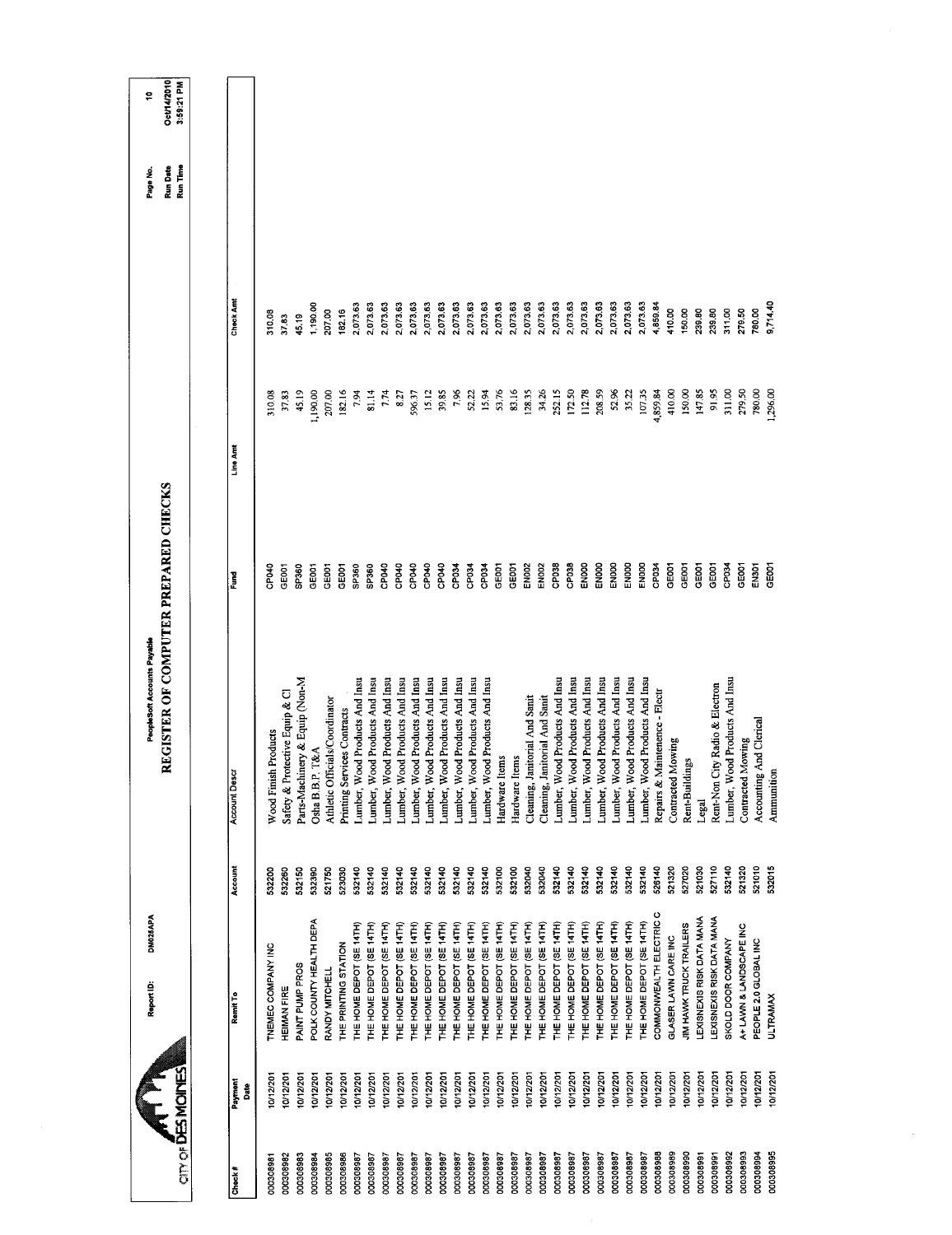|                           | DM025APA<br>Report ID:    |         | REGISTER OF COMPUTER PREPARED CHECKS<br>PeopleSoft Accounts Payable |                    |          |           | <b>Run Date</b><br>Page No. | <b>Oct/14/2010</b><br>Ξ |
|---------------------------|---------------------------|---------|---------------------------------------------------------------------|--------------------|----------|-----------|-----------------------------|-------------------------|
| <b>CITY OF DES MOINES</b> |                           |         |                                                                     |                    |          |           | Run Time                    | 3:59:21 PM              |
|                           |                           |         |                                                                     |                    |          |           |                             |                         |
| Payment<br>Date<br>Check# | Remit To                  | Account | <b>Account Descr</b>                                                | Fund               | Line Amt | Check Amt |                             |                         |
| 0/12/201<br>000308995     | <b>ULTRAMAX</b>           | 532015  | Ammunition                                                          | CEOOT              | 231.40   | 0.714.40  |                             |                         |
| 10/12/201<br>000308995    | <b>ULTRAMAX</b>           | 532015  | Ammunition                                                          | GEOOT              | 7,129.00 | 9714.40   |                             |                         |
| 10/12/201<br>000308995    | <b>ULTRAMAX</b>           | 532015  | Ammunition                                                          | GE001              | 1,058.00 | 9,714.40  |                             |                         |
| 10/12/201<br>000308996    | LA WAYNE ROGERS           | 521750  | Athletic Officials/Coordinator                                      | <b>GEOOT</b>       | 264.00   | 264.00    |                             |                         |
| 10/12/201<br>000308997    | DANIEL W HANSEN           | 521750  | Athletic Officials/Coordinator                                      | GE <sub>001</sub>  | 46.00    | 46.00     |                             |                         |
| 10/12/201<br>000308998    | RANDALL KOCHHEISER        | 521750  | Athletic Officials/Coordinator                                      | GE001              | 184.00   | 184.00    |                             |                         |
| 10/12/201<br>000308999    | JOSEPH MICHAEL BIGGS MAT  | 521750  | Athletic Officials/Coordinator                                      | <b>GEOOT</b>       | 60.00    | 60.00     |                             |                         |
| 10/12/201<br>000309000    | DAVID KERR                | 521750  | Athletic Officials/Coordinator                                      | GE001              | 207.00   | 207.00    |                             |                         |
| 10/12/201<br>000309001    | JOHN SAUER                | 521750  | Athletic Officials/Coordinator                                      | GE <sub>001</sub>  | 161.00   | 161.00    |                             |                         |
| 10/12/201<br>000309002    | TIM GROOTERS              | 521750  | Athletic Officials/Coordinator                                      | GEOOT              | 264.00   | 264.00    |                             |                         |
| 10/12/201<br>000309003    | JOHN HEMAN                | 521750  | Athletic Officials/Coordinator                                      | GEOOT              | 92.00    | 92.00     |                             |                         |
| 10/12/201<br>000309004    | CAROL J ANDERSON          | 521750  | Athletic Officials/Coordinator                                      | <b>GEOOT</b>       | 63.00    | 63.00     |                             |                         |
| 10/12/201<br>000309005    | KIM MICHELSEN             | 521750  | Athletic Officials/Coordinator                                      | GE001              | 264.00   | 264.00    |                             |                         |
| 10/12/201<br>000309006    | DAVID BALKE               | 521750  | Athletic Officials/Coordinator                                      | GEOOT              | 138.00   | 138.00    |                             |                         |
| 10/12/201<br>000309007    | TAPCO COMPANY             | 532240  | Traffic And Street Sign Materi                                      | SP360              | 697.90   | 1,776.56  |                             |                         |
| 10/12/201<br>000309007    | TAPCO COMPANY             | 532240  | Traffic And Street Sign Materi                                      | SP360              | 1,078.66 | 1,776.56  |                             |                         |
| 10/12/201<br>000309008    | PHIL MARTIN JR            | 521750  | Athletic Officials/Coordinator                                      | <b>GEOOT</b>       | 161,00   | 161.00    |                             |                         |
| 10/12/201<br>000309009    | USA STAFFING INC          | 521330  | Contracted Labor - Non Clerica                                      | GE <sub>001</sub>  | 731.20   | 1,416.70  |                             |                         |
| 10/12/201<br>000309009    | USA STAFFING INC          | 521330  | Contracted Labor - Non Clerica                                      | GE001              | 685.50   | 1,416.70  |                             |                         |
| 10/12/201<br>000309010    | SHRED IT                  | 527620  | Miscellaneous Contractual Serv                                      | GE001              | 58.85    | 58.85     |                             |                         |
| 10/12/201<br>000309011    | ACTION STAFFING SERVICES  | 521330  | Contracted Labor - Non Clerica                                      | GE001              | 2,743.65 | 5,379.95  |                             |                         |
| 10/12/201<br>000309011    | ACTION STAFFING SERVICES  | 521330  | Contracted Labor - Non Clerica                                      | GEOOT              | 2,636.30 | 5,379.95  |                             |                         |
| 0/12/201<br>000309012     | TODD IHLENFELDT           | 521750  | Athletic Officials/Coordinator                                      | GE001              | 92.00    | 92,00     |                             |                         |
| 10/12/201<br>000309013    | DIGITAL MATTERS           | 521020  | Consultants And Professional S                                      | GE001              | 175.00   | 175.00    |                             |                         |
| 10/12/201<br>000309014    | SAGA COMMS OF IA LLC      | 527020  | Rent-Buildings                                                      | <b>CP051</b>       | 1,300.00 | 2,800.00  |                             |                         |
| 10/12/201<br>000309014    | SAGA COMMS OF IA LLC      | 527020  | Rent-Buildings                                                      | CP <sub>051</sub>  | 1,500.00 | 2,800.00  |                             |                         |
| 10/12/201<br>000309015    | UPS FREIGHT               | 522010  | Contract Carriers                                                   | EN <sub>002</sub>  | 103.60   | 103.60    |                             |                         |
| 10/12/201<br>000309016    | ZEE MEDICAL INC           | 532160  | Medical And Laboratory                                              | GEOOT              | 26.34    | 26.34     |                             |                         |
| 10/12/201<br>000309017    | <b>BOB BUTLER</b>         | 521750  | Athletic Officials/Coordinator                                      | GE001              | 115.00   | 115.00    |                             |                         |
| 10/12/201<br>000309018    | SSP AMERICA               | 527600  | Restaurant And Other Foods                                          | EN <sub>002</sub>  | 1,944.80 | 1,944.80  |                             |                         |
| 0/12/201<br>000309019     | SOS STAFFING              | 521010  | Accounting And Clerical                                             | SP <sub>033</sub>  | 1,376.00 | 1,376.00  |                             |                         |
| 10/12/201<br>000309020    | CENTRAL IOWA MECHANICAL   | 526030  | R&M-Fixed Plant Equipment                                           | EN002              | 96.32    | 1.567.33  |                             |                         |
| 10/12/201<br>000309020    | CENTRAL IOWA MECHANICAL   | 526035  | R&M-Leased Properties                                               | EN002              | 637.18   | 4,567.33  |                             |                         |
| 10/12/201<br>000309020    | CENTRAL IOWA MECHANICAL   | 526035  | R&M-Leased Properties                                               | <b>EN002</b>       | 334.24   | 4,567.33  |                             |                         |
| 10/12/201<br>000309020    | CENTRAL IOWA MECHANICAL   | 526070  | R&M-Plumbing                                                        | CPO40              | 3,499.59 | 1,567.33  |                             |                         |
| 10/12/201<br>000309021    | SIX CARD SOLUTIONS USA CO | 527345  | Airport Credit Card Fees                                            | EN <sub>00</sub> 2 | 1,043.70 | 1,043.70  |                             |                         |
|                           |                           |         |                                                                     |                    |          |           |                             |                         |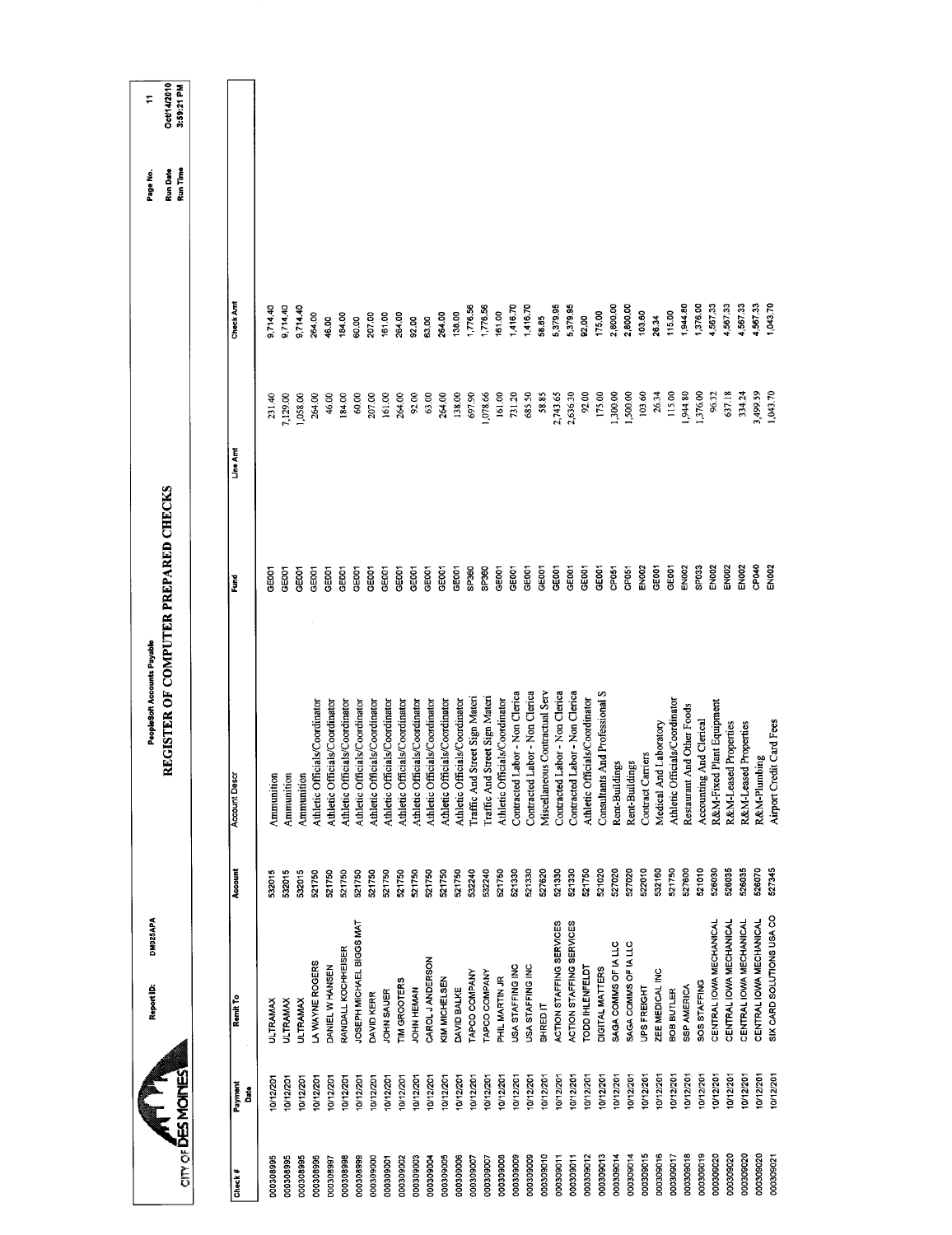|                                         |                 | DM025APA<br>Report ID:   |         | PeopleSoft Accounts Payable           |                   |              |              | Page No.             | ÷                         |
|-----------------------------------------|-----------------|--------------------------|---------|---------------------------------------|-------------------|--------------|--------------|----------------------|---------------------------|
| $CIT$ or $\overline{\text{DES}}$ MoINES |                 |                          |         | REGISTER OF COMPUTER PREPARED CHECKS  |                   |              |              | Run Time<br>Run Date | Oct/14/2010<br>3:59:21 PM |
|                                         |                 |                          |         |                                       |                   |              |              |                      |                           |
| Check#                                  | Payment<br>Date | Remit To                 | Account | <b>Account Descr</b>                  | Į                 | Line Am      | Check Amt    |                      |                           |
| 000309022                               | 0/12/201        | GARY ELLIS               | 521750  | Athletic Officials/Coordinator        | GEOOT             | 207.00       | 207.00       |                      |                           |
| 000309023                               | 10/12/201       | FIRSTCALL CONSTRUCTION   | 526010  | R&M-Buildings                         | EN002             | 1,308.22     | 4,087.45     |                      |                           |
| 000309023                               | 10/12/201       | FIRSTCALL CONSTRUCTION   | 520010  | R&M-Buildings                         | EN <sub>002</sub> | 2,152.00     | 4,087.45     |                      |                           |
| 000309023                               | 0/12/201        | FIRSTCALL CONSTRUCTION   | 526010  | R&M-Buildings                         | ENO <sub>02</sub> | 627.23       | 4,087.45     |                      |                           |
| 000309024                               | 10/12/201       | ACTION PRODUCTS MARKETI  | 532170  | Minor Equipment And Hand Tools        | EN <sub>000</sub> | 490,00       | 490.00       |                      |                           |
| 000309025                               | 10/12/201       | SCOTT OWENS              | 521750  | Athletic Officials/Coordinator        | GEDOT             | 72.00        | 72.00        |                      |                           |
| 000309026                               | 10/12/201       | AEROTEK PROFESSIONAL S   | 521010  | Accounting And Clerical               | SP751             | 832.00       | 1,307.00     |                      |                           |
| 000309026                               | 10/12/201       | AEROTEK PROFESSIONAL S   | 521010  | Accounting And Clerical               | GE001             | 475.00       | 1,307.00     |                      |                           |
| 000309027                               | 0/12/201        | MARY AND TIMOTHY SIMMON  | 543050  | Sidewalks                             | CPO38             | 501.12       | 501.12       |                      |                           |
| 000309028                               | 10/12/201       | JOE LEJA                 | 460310  | Site Plan Review Fee                  | GEOO1             | 300.00       | 300.00       |                      |                           |
| 000309029                               | 0/14/201        | JOHN TERPKOSH            | 532080  | Food                                  | E1901             | 120.00       | 120.00       |                      |                           |
| 000309030                               | 0/14/201        | RON DEGROOT              | 562040  | Travel                                | GEOOT             | 37.00        | 37.00        |                      |                           |
| 000309031                               | 10/14/201       | ASHLEY NIZZI             | 531010  | General Office                        | <b>SP875</b>      | 19.91        | 19.91        |                      |                           |
| 000309032                               | 10/14/201       | CHERYL RAMIREZ           | 522020  | Local Transportation                  | SP020             | 14.00        | 14.00        |                      |                           |
| 000309033                               | 10/14/201       | <b>WILLIAM STOWE</b>     | 104041  | Prepaid expense-travel                | SP720             | 0.00         | 451.30       |                      |                           |
| 000309033                               | 10/14/201       | WILLIAM STOWE            | 562050  | Training                              | GEODT             | 451.30       | 451.30       |                      |                           |
| 000309034                               | 10/14/201       | CITY OF NORWALK          | 541010  | Land                                  | AG267             | 1,225,880.17 | 1,225,880.17 |                      |                           |
| 000309035                               | 10/14/201       | SCOTT WILLIAMS           | 104041  | Prepaid expense-travel                | <b>EN002</b>      | 297.06       | 297.06       |                      |                           |
| 000309036                               | 0/14/201        | JEFF EDWARDS             | 104041  | Prepaid expense-travel                | SP321             | 244.80       | 244.80       |                      |                           |
| 100309037                               | 0/14/201        | JUDY A BRADSHAW          | 104041  | Prepaid expense-travel                | SP321             | 2,495.00     | 2,495.00     |                      |                           |
| 000309038                               | 10/14/201       | ANGELA DIERENFELD        | 104041  | Prepaid expense-travel                | GE001             | 156.50       | 156.50       |                      |                           |
| 000309039                               | 0/14/201        | <b>BRIAN HAMNER</b>      | 104041  | Prepaid expense-travel                | GE001             | 67.40        | 67.40        |                      |                           |
| 000309040                               | 10/14/201       | ROGG COLLINS STEPHEN JP  | 541010  | Land                                  | SP743             | 50,000.00    | 50,000.00    |                      |                           |
| 000309041                               | 0/14/201        | WELLMARK BLUE CROSS/BL   | 524045  | Dental Claims                         | 13301             | 2,365.53     | 2,365.53     |                      |                           |
| 000309042                               | 0/14/201        | BUSINESS PUBLICATIONS CO | 531020  | Magazines, Maps, Reference Boo        | GEOOT             | 69.95        | 69.95        |                      |                           |
| DO0309043                               | 10/14/201       | CLERK OF COURT           | 521030  | Legal                                 | GE <sub>001</sub> | 50.00        | 50.00        |                      |                           |
| 000309044                               | 10/14/201       | TREASURER STATE OF IOWA  | 532190  | Motor Vehicles (Parts And Supp        | <b>EN002</b>      | 2,987.57     | 2,987.57     |                      |                           |
| 000309045                               | 10/14/201       | ATTORNEY GENERAL OF IOW  | 562050  | Training                              | SP321             | 30.00        | 30.00        |                      |                           |
| 000309046                               | 074/201         | SHERIFF OF ORANGE COUNT  | 521030  | Legal                                 | GEOOT             | 45.00        | 45.00        |                      |                           |
| 000309047                               | 0/14/201        | TMC AUTOBODY             | 529410  | Legal Settlements & Awards-Tor        | GE001             | 3,253.95     | 3,253.95     |                      |                           |
| 000309048                               | 0/14/201        | PEDDICORD WHARTON SPE    | 529430  | Legal Expenses Reimbursable By        | GEOOT             | 3,576.50     | 3,576.50     |                      |                           |
| 000309049                               | 10/14/201       | TIM CLOYED               | 521140  | <b>Contracted Recreation Services</b> | ET901             | 300.00       | 300.00       |                      |                           |
| 000309050                               | 10/14/201       | PUBLIC SAFETY VOLUNTEER  | 562050  | Training                              | SP321             | 350.00       | 350.00       |                      |                           |
| 000309051                               | 0/14/201        | MARANATHA OPEN BIBLE CH  | 529390  | Customer Reimburse-Sewers             | EN101             | 1,000.00     | 1,000.00     |                      |                           |
| 000309052                               | 10/14/201       | ALAN W JANSON            | 529390  | Customer Reimburse-Sewers             | ENIOT             | 814.00       | 814.00       |                      |                           |
| 000309053                               | 0/14/201        | GRETCHEN SEILER          | 529390  | Customer Reimburse-Sewers             | EN <sub>101</sub> | 1,000.00     | 1,000.00     |                      |                           |
|                                         |                 |                          |         |                                       |                   |              |              |                      |                           |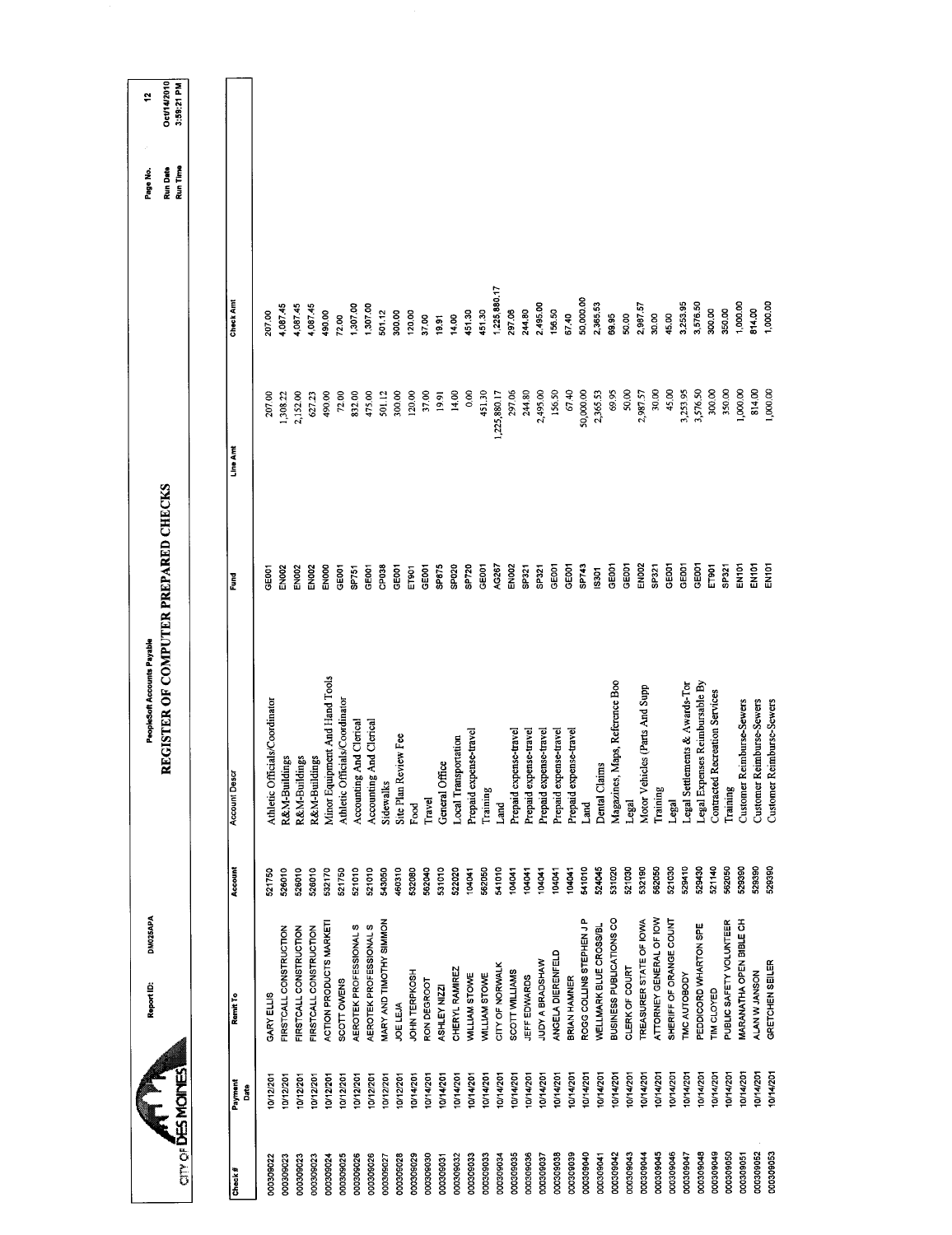|                  |                 | DM025APA<br>Report ID:           |         | REGISTER OF COMPUTER PREPARED CHECKS<br>PeopleSoft Accounts Payable |                   |           |           | <b>Run Date</b><br>Page No. | Oct/14/2010<br>÷ |
|------------------|-----------------|----------------------------------|---------|---------------------------------------------------------------------|-------------------|-----------|-----------|-----------------------------|------------------|
| <b>THE MONES</b> |                 |                                  |         |                                                                     |                   |           |           | Run Time                    | 3:59:21 PM       |
|                  |                 |                                  |         |                                                                     |                   |           |           |                             |                  |
| Check#           | Payment<br>Date | Remit To                         | Account | <b>Account Descr</b>                                                | š                 | Line Am   | Check Am  |                             |                  |
| 000309054        | 0/14/20         | DARWIN SIMON & JACQUELY          | 529390  | Customer Reimburse-Sewers                                           | 좋                 | 00000,    | 1,000.00  |                             |                  |
| 000309055        | 0/14/20         | LARRY SHEEDER                    | 529390  | Customer Reimburse-Sewers                                           | EN101             | 1,000.00  | 1,000,00  |                             |                  |
| 000309056        | 10/14/201       | RICHARD EDWARDS                  | 529390  | Customer Reimburse-Sewers                                           | <b>EN101</b>      | 97700     | 977.00    |                             |                  |
| 000309057        | 0/14/201        | SCOTT WARD                       | 529390  | Customer Reimburse-Sewers                                           | EN101             | 716.76    | 716.76    |                             |                  |
| 000309058        | 10/14/201       | MARY MCCOUGH                     | 529390  | Customer Reimburse-Sewers                                           | EN101             | 1,000,00  | 1,000.00  |                             |                  |
| 000309059        | 10/14/201       | EMILY BURT                       | 529390  | Customer Reimburse-Sewers                                           | EN <sub>101</sub> | 1,000.00  | 1,000.00  |                             |                  |
| 000309060        | 10/14/201       | LYNN CUTSHALL                    | 529390  | Customer Reimburse-Sewers                                           | EN101             | 1,000.00  | 1,000.00  |                             |                  |
| 000309061        | 0/14/201        | BILL CONNET                      | 529390  | Customer Reimburse-Sewers                                           | EN101             | ,000.00   | 1,000.00  |                             |                  |
| 000309062        | 0/14/201        | CHERYL KADAIR                    | 529390  | Customer Reimburse-Sewers                                           | EN101             | 1,000.00  | 1,000.00  |                             |                  |
| 000309063        | 10/14/201       | <b>GREG FRANKEN</b>              | 529390  | Customer Reimburse-Sewers                                           | EN101             | 1,000.00  | 1,000.00  |                             |                  |
| 000309064        | 10/14/201       | JOE CATALFO                      | 529390  | Customer Reimburse-Sewers                                           | EN101             | 1,000.00  | 1,000.00  |                             |                  |
| 000309065        | 0/14/201        | <b>GENNY CHEVALIER</b>           | 529390  | Customer Reimburse-Sewers                                           | EN101             | 00.000    | 1,000.00  |                             |                  |
| 000309066        | 10/14/201       | ANGELA CLARK                     | 529390  | Customer Reimburse-Sewers                                           | EN101             | 1,000.00  | 1,000.00  |                             |                  |
| 000309067        | 10/14/201       | ANN MOORE                        | 529390  | Customer Reimburse-Sewers                                           | EN101             | 1,000.00  | 1,000.00  |                             |                  |
| 000309068        | 0/14/201        | PAUL E RARDEN                    | 529390  | Customer Reimburse-Sewers                                           | EN <sub>101</sub> | 750.00    | 750.00    |                             |                  |
| 000309069        | 10/14/201       | <b>MIKE RODER</b>                | 529390  | Customer Reimburse-Sewers                                           | <b>EN101</b>      | 1,000.00  | 1,000.00  |                             |                  |
| 000309070        | 10/14/201       | E-MYTH BENCHMARK                 | 521110  | Library Publicity And Programm                                      | SP875             | 250,00    | 250.00    |                             |                  |
| 000309071        | 0/14/201        | MIDAMERICAN ENERGY               | 528165  | Project Reconnect Payments                                          | SPO33             | 599.54    | 9,276.81  |                             |                  |
| 000309071        | 10/14/201       | <b>MIDAMERICAN ENERGY</b>        | 528165  | Project Reconnect Payments                                          | SPO33             | 922.08    | 9,276.81  |                             |                  |
| 000309071        | 10/14/201       | <b>MIDAMERICAN ENERGY</b>        | 528165  | Project Reconnect Payments                                          | SP027             | 336.82    | 9,276.81  |                             |                  |
| 000309071        | 10/14/201       | <b>MIDAMERICAN ENERGY</b>        | 528165  | Project Reconnect Payments                                          | SP749             | 3,683.51  | 9,276.81  |                             |                  |
| 000309071        | 0/14/201        | MIDAMERICAN ENERGY               | 528165  | Project Reconnect Payments                                          | SPO <sub>27</sub> | 2,435.35  | 9,276.81  |                             |                  |
| 000309071        | 0/14/201        | <b><i>AIDAMERICAN ENERGY</i></b> | 528165  | Project Reconnect Payments                                          | SP749             | 1,299.51  | 9,276.81  |                             |                  |
| 000309072        | 10/14/201       | BEST HEATING & COOLING           | 528080  | <b>ECIP</b> Furnace                                                 | SP <sub>033</sub> | 63.00     | 349.00    |                             |                  |
| 000309072        | 10/14/201       | BEST HEATING & COOLING           | 528080  | <b>ECIP</b> Furnace                                                 | SP <sub>033</sub> | 63,00     | 349.00    |                             |                  |
| 000309072        | 0/14/201        | BEST HEATING & COOLING           | 528080  | <b>ECIP</b> Furnace                                                 | SPO <sub>33</sub> | 223.00    | 349.00    |                             |                  |
| 000309073        | 10/14/201       | MIDAMERICAN ENERGY               | 525080  | Electric Traffic Signals                                            | SP360             | 1,933.46  | 1,933.46  |                             |                  |
| 000309074        | 0/14/201        | DES MOINES AREA REGIONA          | 521080  | Sub-Recipient Contr                                                 | SP020             | 1,327.50  | 1,327.50  |                             |                  |
| 000309075        | 0714/201        | OWA DEPARTMENT OF NAT            | 557020  | Principl Mat - Arpt Revnue Dbt                                      | EN002             | 2,453.12  | 2,453.12  |                             |                  |
| 000309076        | 0/14/201        | JESTER INSURANCE SERVICE         | 524010  | Real Property Insurance                                             | AG251             | 62,059.00 | 32,059.00 |                             |                  |
| 000309077        | 0/14/201        | SOCIETY FOR HUMAN RESOU          | 527520  | Dues And Membership                                                 | GE001             | 160.00    | 160.00    |                             |                  |
| 000309078        | 10/14/201       | PRINCIPAL LIFE INSURANCE C       | 461110  | Ambulance Charges                                                   | GEOOT             | 658.00    | 724.40    |                             |                  |
| 000309078        | 0714/201        | PRINCIPAL LIFE INSURANCE C       | 461110  | Ambulance Charges                                                   | GE001             | 66.40     | 724.40    |                             |                  |
| 000309079        | 0/14/201        | HW WILSON COMPANY                | 531025  | <b>Books/Print Materials</b>                                        | CP042             | 225.00    | 225.00    |                             |                  |
| 000309080        | 0714/201        | NEIGHBORHOOD FINANCE C           | 521080  | Sub-Recipient Contr                                                 | SP020             | 1,446.74  | 1,446.74  |                             |                  |
| 000309081        | 10/14/201       | BLUE CROSS BLUE SHIELD           | 461110  | Charges<br>Ambulance                                                | GE001             | 81.68     | 81.68     |                             |                  |
|                  |                 |                                  |         |                                                                     |                   |           |           |                             |                  |

 $\sim$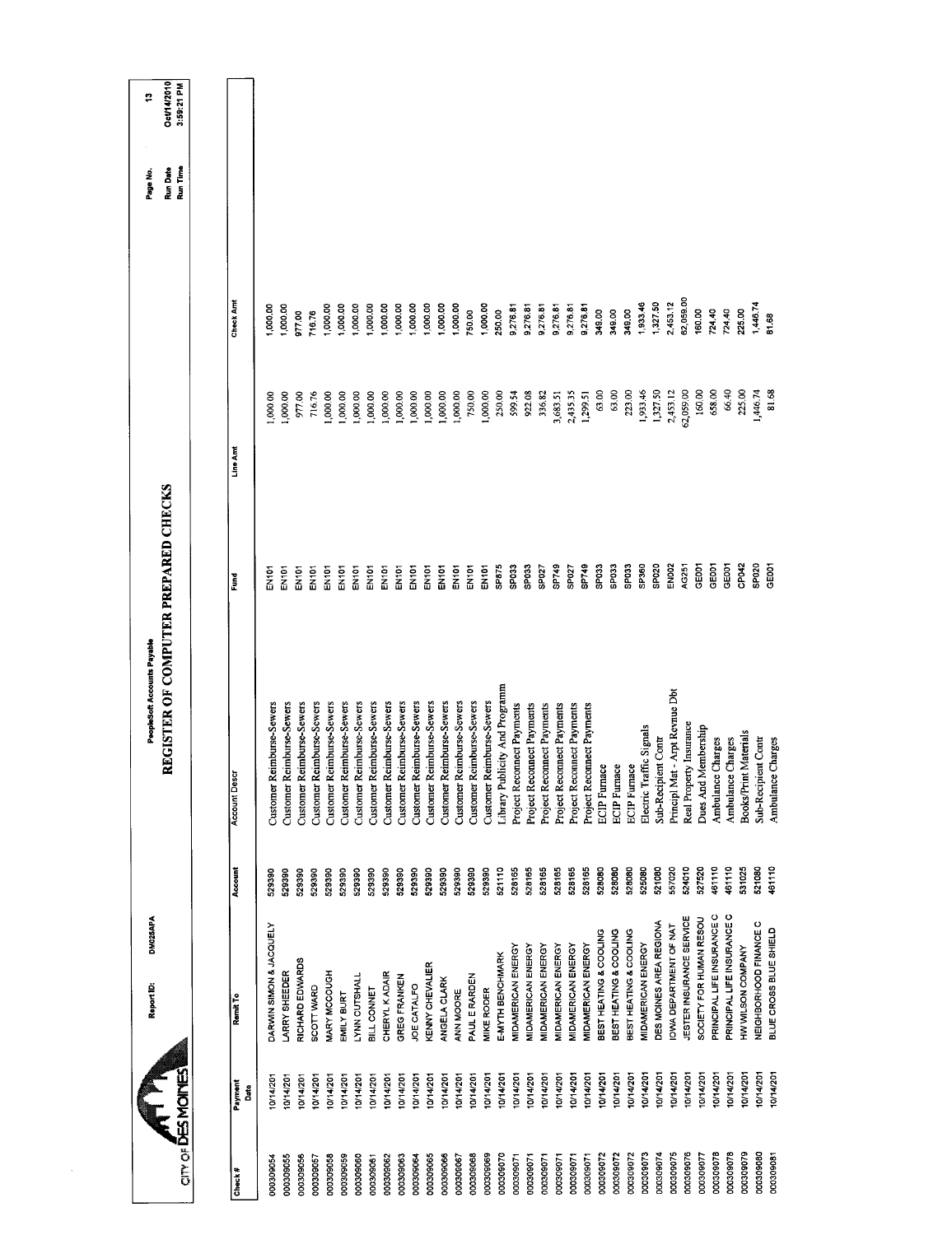| Oct/14/2010<br>3:59:21 PM<br><b>Run Date</b><br>Run Time<br>430,488.38<br>147,09,499<br>107,397.38<br>300,425.63<br>86,935.50<br>18,938.85<br>43,576.91<br>52,270.00<br>12,665.07<br>18,938.85<br>18,938.85<br>18,938.85<br>72,960.45<br>70,121.93<br>70,121.93<br>24,529.05<br>25,840.00<br>35,530.00<br>12,490.64<br>12,838.87<br>64,042.02<br>3,623.35<br>Check Am<br>5,084.74<br>1,051.25<br>520.00<br>456,00<br>121.40<br>81.68<br>83.60<br>70.82<br>84.43<br>70.82<br>35.00<br>58.07<br>65.32<br>60,68<br>430,488.38<br>66,935.50<br>107,397.38<br>520.00<br>369,407.47<br>12,665.07<br>27,466.93<br>42,655.00<br>716.50<br>7,385.00<br>416.00<br>300,425.63<br>52,270.00<br>1,051.25<br>72,960.45<br>64,042.02<br>456.00<br>5,084.74<br>10,421.35<br>3,623.35<br>35,00<br>83.60<br>81.68<br>121.40<br>24,529.05<br>25,840.00<br>35,530.00<br>12,490.64<br>12,838.87<br>43,576.91<br>68.07<br>70.82<br>65.32<br>84.43<br>70.82<br>60.68<br>Line Amt<br>REGISTER OF COMPUTER PREPARED CHECKS<br>AG267<br>CPO40<br>CP038<br>CP040<br>AG267<br>CP038<br>CP038<br>CP038<br>CP <sub>041</sub><br>EN104<br>EN304<br>EN <sub>1</sub> D4<br>EN304<br>AG267<br>AG267<br>AG267<br>AG267<br>CP032<br>CP034<br>CP038<br>CP032<br>EN104<br>EN <sub>104</sub><br>AG267<br>EN104<br>AG267<br>GEOOT<br>GE001<br>GEOOT<br>GE001<br>GE001<br>GE001<br>GE001<br>GED01<br>GE001<br>GE001<br>Ĕ<br>Consultants And Professional S<br>Consultants And Professional S<br>Consultants And Professional S<br>And Professional S<br>Consultants And Professional S<br>And Professional S<br>Consultants And Professional S<br>Consultants And Professional S<br>Sewage Treatment Plant<br>Roadways<br>Roadways<br>Other Improvements<br>Ambulance Charges<br>Charges<br>Charges<br>Charges<br>Charges<br>Charges<br>Ambulance Charges<br>Ambulance Charges<br>Charges<br>Ambulance Charges<br>Sanitary Sewers<br>Sanitary Sewers<br>Sanitary Sewers<br>Sanitary Sewers<br>Sanitary Sewers<br>Sanitary Sewers<br>Sanitary Sewers<br>Sanitary Sewers<br>Sanitary Sewers<br>Traffic Control<br><b>Storm Sewers</b><br>Account Desc<br>Ambulance<br>Ambulance<br>Ambulance<br>Ambulance<br>Ambulance<br>Ambulance<br>Streets And<br>Consultants<br>Consultants<br>Streets And<br>Sidewalks<br><b>Buildings</b><br><b>Bridges</b><br>543040<br>542010<br>521020<br>543010<br>543040<br>521020<br>543080<br>543060<br>521020<br>Account<br>543040<br>521020<br>521020<br>521020<br>543050<br>543040<br>543040<br>543040<br>543040<br>543030<br>543040<br>544150<br>521020<br>543040<br>543020<br>461110<br>461110<br>461110<br>461110<br>451110<br>461110<br>461110<br>461110<br>461110<br>543060<br>521020<br>461110<br>THE UNDERGROUND COMPAN<br>THE UNDERGROUND COMPAN<br>GRIMES ASPHALT & PAVING C<br>THE UNDERGROUND COMPAN<br>BIERMANN'S UNIVERSITY ELE<br>THE WALDINGER CORPORATI<br><b>SJLOUIS CONSTRUCTION IN</b><br>INSITUFORM TECHNOLOGIES<br>THE WALDINGER CORPORATI<br>SAVAGE-VER PLOEG AND AS<br>ALLIANCE CONSTRUCTION G<br>VAN HAUEN & ASSOCIATES I<br>UNITED CONTRACTORS, INC.<br>STERNQUIST CONSTRUCTIO<br>HOWARD R GREEN COMPAN<br>HOWARD R GREEN COMPAN<br>HOWARD R GREEN COMPAN<br>HOWARD R GREEN COMPAN<br>GENUS LANDSCAPE ARCHIT<br>CALHOUN-BURNS & ASSOCI<br>S.M. HENTGES & SONS INC.<br>ARTHUR OR BETTY GREEN<br>AETNA US HEALTHCARE<br>ELDER CORPORATION<br>BAKER ELECTRIC INC<br>DOROTHY B KIRSNER<br>SHUCK-BRITSON INC<br>SHIRLEY ADAMSON<br><b>MPS ENGINEERS</b><br>LOIS L BRANNICK<br>MICHAEL JWEST<br>LOREN GONYEA<br>AMY P CATES<br>ARTHUR NIZZ<br>DORIS LUND<br>Remit To<br>DDVI INC<br>$CIT$ or $\overline{D}$ ES MOINES<br>10/14/201<br>0/14/201<br>10/14/201<br>0/14/201<br>0/14/201<br>10/14/201<br>10/14/201<br>0/14/201<br>0/14/201<br>10/14/201<br>10/14/20<br>0/14/201<br>10/14/201<br>0714/201<br>0/14/201<br>10/14/201<br>10/14/201<br>10/14/201<br>0/14/201<br>10/14/201<br>10/14/201<br>0/14/201<br>10/14/201<br>0/14/201<br>10/14/201<br>10/14/201<br>074/201<br>0/14/201<br>10/14/201<br>0/14/201<br>0/14/201<br>0/14/201<br>0/14/201<br>10/14/201<br>0/14/201<br>0/14/20<br>Payment<br>Date<br>000309112<br>000309113<br>000309109<br>000309110<br>000309106<br>000309108<br>000309111<br>000309103<br>000309103<br>000309103<br>000309104<br>000309105<br>000309107<br>000309095<br>000309096<br>000309098<br>000309099<br>000309100<br>000309100<br>000309102<br>000309103<br>000309093<br>000309083<br>000309090<br>000309094<br>000309097<br>000309101<br>000309086<br>000309088<br>000309089<br>000309091<br>000309092<br>000309082<br>000309084<br>000309085<br>000309087<br>Check # |  | DM025APA<br>Report ID: | PeopleSoft Accounts Payable |  | Page No. | ż |
|----------------------------------------------------------------------------------------------------------------------------------------------------------------------------------------------------------------------------------------------------------------------------------------------------------------------------------------------------------------------------------------------------------------------------------------------------------------------------------------------------------------------------------------------------------------------------------------------------------------------------------------------------------------------------------------------------------------------------------------------------------------------------------------------------------------------------------------------------------------------------------------------------------------------------------------------------------------------------------------------------------------------------------------------------------------------------------------------------------------------------------------------------------------------------------------------------------------------------------------------------------------------------------------------------------------------------------------------------------------------------------------------------------------------------------------------------------------------------------------------------------------------------------------------------------------------------------------------------------------------------------------------------------------------------------------------------------------------------------------------------------------------------------------------------------------------------------------------------------------------------------------------------------------------------------------------------------------------------------------------------------------------------------------------------------------------------------------------------------------------------------------------------------------------------------------------------------------------------------------------------------------------------------------------------------------------------------------------------------------------------------------------------------------------------------------------------------------------------------------------------------------------------------------------------------------------------------------------------------------------------------------------------------------------------------------------------------------------------------------------------------------------------------------------------------------------------------------------------------------------------------------------------------------------------------------------------------------------------------------------------------------------------------------------------------------------------------------------------------------------------------------------------------------------------------------------------------------------------------------------------------------------------------------------------------------------------------------------------------------------------------------------------------------------------------------------------------------------------------------------------------------------------------------------------------------------------------------------------------------------------------------------------------------------------------------------------------------------------------------------------------------------------------------------------------------------------------------------------------------------------------------------------------------------------------------------------------------------------------------------------------------------------------------------------------------------------------------------------------------------------------------------------------------------------------------------------------------------------------------------------------------------------------------------------------------------------------------------------------------------------------------------------------------------------------------------------------------------------------------------------------------------------------------------------------------------------------------------------------------|--|------------------------|-----------------------------|--|----------|---|
|                                                                                                                                                                                                                                                                                                                                                                                                                                                                                                                                                                                                                                                                                                                                                                                                                                                                                                                                                                                                                                                                                                                                                                                                                                                                                                                                                                                                                                                                                                                                                                                                                                                                                                                                                                                                                                                                                                                                                                                                                                                                                                                                                                                                                                                                                                                                                                                                                                                                                                                                                                                                                                                                                                                                                                                                                                                                                                                                                                                                                                                                                                                                                                                                                                                                                                                                                                                                                                                                                                                                                                                                                                                                                                                                                                                                                                                                                                                                                                                                                                                                                                                                                                                                                                                                                                                                                                                                                                                                                                                                                                                                                |  |                        |                             |  |          |   |
|                                                                                                                                                                                                                                                                                                                                                                                                                                                                                                                                                                                                                                                                                                                                                                                                                                                                                                                                                                                                                                                                                                                                                                                                                                                                                                                                                                                                                                                                                                                                                                                                                                                                                                                                                                                                                                                                                                                                                                                                                                                                                                                                                                                                                                                                                                                                                                                                                                                                                                                                                                                                                                                                                                                                                                                                                                                                                                                                                                                                                                                                                                                                                                                                                                                                                                                                                                                                                                                                                                                                                                                                                                                                                                                                                                                                                                                                                                                                                                                                                                                                                                                                                                                                                                                                                                                                                                                                                                                                                                                                                                                                                |  |                        |                             |  |          |   |
|                                                                                                                                                                                                                                                                                                                                                                                                                                                                                                                                                                                                                                                                                                                                                                                                                                                                                                                                                                                                                                                                                                                                                                                                                                                                                                                                                                                                                                                                                                                                                                                                                                                                                                                                                                                                                                                                                                                                                                                                                                                                                                                                                                                                                                                                                                                                                                                                                                                                                                                                                                                                                                                                                                                                                                                                                                                                                                                                                                                                                                                                                                                                                                                                                                                                                                                                                                                                                                                                                                                                                                                                                                                                                                                                                                                                                                                                                                                                                                                                                                                                                                                                                                                                                                                                                                                                                                                                                                                                                                                                                                                                                |  |                        |                             |  |          |   |
|                                                                                                                                                                                                                                                                                                                                                                                                                                                                                                                                                                                                                                                                                                                                                                                                                                                                                                                                                                                                                                                                                                                                                                                                                                                                                                                                                                                                                                                                                                                                                                                                                                                                                                                                                                                                                                                                                                                                                                                                                                                                                                                                                                                                                                                                                                                                                                                                                                                                                                                                                                                                                                                                                                                                                                                                                                                                                                                                                                                                                                                                                                                                                                                                                                                                                                                                                                                                                                                                                                                                                                                                                                                                                                                                                                                                                                                                                                                                                                                                                                                                                                                                                                                                                                                                                                                                                                                                                                                                                                                                                                                                                |  |                        |                             |  |          |   |
|                                                                                                                                                                                                                                                                                                                                                                                                                                                                                                                                                                                                                                                                                                                                                                                                                                                                                                                                                                                                                                                                                                                                                                                                                                                                                                                                                                                                                                                                                                                                                                                                                                                                                                                                                                                                                                                                                                                                                                                                                                                                                                                                                                                                                                                                                                                                                                                                                                                                                                                                                                                                                                                                                                                                                                                                                                                                                                                                                                                                                                                                                                                                                                                                                                                                                                                                                                                                                                                                                                                                                                                                                                                                                                                                                                                                                                                                                                                                                                                                                                                                                                                                                                                                                                                                                                                                                                                                                                                                                                                                                                                                                |  |                        |                             |  |          |   |
|                                                                                                                                                                                                                                                                                                                                                                                                                                                                                                                                                                                                                                                                                                                                                                                                                                                                                                                                                                                                                                                                                                                                                                                                                                                                                                                                                                                                                                                                                                                                                                                                                                                                                                                                                                                                                                                                                                                                                                                                                                                                                                                                                                                                                                                                                                                                                                                                                                                                                                                                                                                                                                                                                                                                                                                                                                                                                                                                                                                                                                                                                                                                                                                                                                                                                                                                                                                                                                                                                                                                                                                                                                                                                                                                                                                                                                                                                                                                                                                                                                                                                                                                                                                                                                                                                                                                                                                                                                                                                                                                                                                                                |  |                        |                             |  |          |   |
|                                                                                                                                                                                                                                                                                                                                                                                                                                                                                                                                                                                                                                                                                                                                                                                                                                                                                                                                                                                                                                                                                                                                                                                                                                                                                                                                                                                                                                                                                                                                                                                                                                                                                                                                                                                                                                                                                                                                                                                                                                                                                                                                                                                                                                                                                                                                                                                                                                                                                                                                                                                                                                                                                                                                                                                                                                                                                                                                                                                                                                                                                                                                                                                                                                                                                                                                                                                                                                                                                                                                                                                                                                                                                                                                                                                                                                                                                                                                                                                                                                                                                                                                                                                                                                                                                                                                                                                                                                                                                                                                                                                                                |  |                        |                             |  |          |   |
|                                                                                                                                                                                                                                                                                                                                                                                                                                                                                                                                                                                                                                                                                                                                                                                                                                                                                                                                                                                                                                                                                                                                                                                                                                                                                                                                                                                                                                                                                                                                                                                                                                                                                                                                                                                                                                                                                                                                                                                                                                                                                                                                                                                                                                                                                                                                                                                                                                                                                                                                                                                                                                                                                                                                                                                                                                                                                                                                                                                                                                                                                                                                                                                                                                                                                                                                                                                                                                                                                                                                                                                                                                                                                                                                                                                                                                                                                                                                                                                                                                                                                                                                                                                                                                                                                                                                                                                                                                                                                                                                                                                                                |  |                        |                             |  |          |   |
|                                                                                                                                                                                                                                                                                                                                                                                                                                                                                                                                                                                                                                                                                                                                                                                                                                                                                                                                                                                                                                                                                                                                                                                                                                                                                                                                                                                                                                                                                                                                                                                                                                                                                                                                                                                                                                                                                                                                                                                                                                                                                                                                                                                                                                                                                                                                                                                                                                                                                                                                                                                                                                                                                                                                                                                                                                                                                                                                                                                                                                                                                                                                                                                                                                                                                                                                                                                                                                                                                                                                                                                                                                                                                                                                                                                                                                                                                                                                                                                                                                                                                                                                                                                                                                                                                                                                                                                                                                                                                                                                                                                                                |  |                        |                             |  |          |   |
|                                                                                                                                                                                                                                                                                                                                                                                                                                                                                                                                                                                                                                                                                                                                                                                                                                                                                                                                                                                                                                                                                                                                                                                                                                                                                                                                                                                                                                                                                                                                                                                                                                                                                                                                                                                                                                                                                                                                                                                                                                                                                                                                                                                                                                                                                                                                                                                                                                                                                                                                                                                                                                                                                                                                                                                                                                                                                                                                                                                                                                                                                                                                                                                                                                                                                                                                                                                                                                                                                                                                                                                                                                                                                                                                                                                                                                                                                                                                                                                                                                                                                                                                                                                                                                                                                                                                                                                                                                                                                                                                                                                                                |  |                        |                             |  |          |   |
|                                                                                                                                                                                                                                                                                                                                                                                                                                                                                                                                                                                                                                                                                                                                                                                                                                                                                                                                                                                                                                                                                                                                                                                                                                                                                                                                                                                                                                                                                                                                                                                                                                                                                                                                                                                                                                                                                                                                                                                                                                                                                                                                                                                                                                                                                                                                                                                                                                                                                                                                                                                                                                                                                                                                                                                                                                                                                                                                                                                                                                                                                                                                                                                                                                                                                                                                                                                                                                                                                                                                                                                                                                                                                                                                                                                                                                                                                                                                                                                                                                                                                                                                                                                                                                                                                                                                                                                                                                                                                                                                                                                                                |  |                        |                             |  |          |   |
|                                                                                                                                                                                                                                                                                                                                                                                                                                                                                                                                                                                                                                                                                                                                                                                                                                                                                                                                                                                                                                                                                                                                                                                                                                                                                                                                                                                                                                                                                                                                                                                                                                                                                                                                                                                                                                                                                                                                                                                                                                                                                                                                                                                                                                                                                                                                                                                                                                                                                                                                                                                                                                                                                                                                                                                                                                                                                                                                                                                                                                                                                                                                                                                                                                                                                                                                                                                                                                                                                                                                                                                                                                                                                                                                                                                                                                                                                                                                                                                                                                                                                                                                                                                                                                                                                                                                                                                                                                                                                                                                                                                                                |  |                        |                             |  |          |   |
|                                                                                                                                                                                                                                                                                                                                                                                                                                                                                                                                                                                                                                                                                                                                                                                                                                                                                                                                                                                                                                                                                                                                                                                                                                                                                                                                                                                                                                                                                                                                                                                                                                                                                                                                                                                                                                                                                                                                                                                                                                                                                                                                                                                                                                                                                                                                                                                                                                                                                                                                                                                                                                                                                                                                                                                                                                                                                                                                                                                                                                                                                                                                                                                                                                                                                                                                                                                                                                                                                                                                                                                                                                                                                                                                                                                                                                                                                                                                                                                                                                                                                                                                                                                                                                                                                                                                                                                                                                                                                                                                                                                                                |  |                        |                             |  |          |   |
|                                                                                                                                                                                                                                                                                                                                                                                                                                                                                                                                                                                                                                                                                                                                                                                                                                                                                                                                                                                                                                                                                                                                                                                                                                                                                                                                                                                                                                                                                                                                                                                                                                                                                                                                                                                                                                                                                                                                                                                                                                                                                                                                                                                                                                                                                                                                                                                                                                                                                                                                                                                                                                                                                                                                                                                                                                                                                                                                                                                                                                                                                                                                                                                                                                                                                                                                                                                                                                                                                                                                                                                                                                                                                                                                                                                                                                                                                                                                                                                                                                                                                                                                                                                                                                                                                                                                                                                                                                                                                                                                                                                                                |  |                        |                             |  |          |   |
|                                                                                                                                                                                                                                                                                                                                                                                                                                                                                                                                                                                                                                                                                                                                                                                                                                                                                                                                                                                                                                                                                                                                                                                                                                                                                                                                                                                                                                                                                                                                                                                                                                                                                                                                                                                                                                                                                                                                                                                                                                                                                                                                                                                                                                                                                                                                                                                                                                                                                                                                                                                                                                                                                                                                                                                                                                                                                                                                                                                                                                                                                                                                                                                                                                                                                                                                                                                                                                                                                                                                                                                                                                                                                                                                                                                                                                                                                                                                                                                                                                                                                                                                                                                                                                                                                                                                                                                                                                                                                                                                                                                                                |  |                        |                             |  |          |   |
|                                                                                                                                                                                                                                                                                                                                                                                                                                                                                                                                                                                                                                                                                                                                                                                                                                                                                                                                                                                                                                                                                                                                                                                                                                                                                                                                                                                                                                                                                                                                                                                                                                                                                                                                                                                                                                                                                                                                                                                                                                                                                                                                                                                                                                                                                                                                                                                                                                                                                                                                                                                                                                                                                                                                                                                                                                                                                                                                                                                                                                                                                                                                                                                                                                                                                                                                                                                                                                                                                                                                                                                                                                                                                                                                                                                                                                                                                                                                                                                                                                                                                                                                                                                                                                                                                                                                                                                                                                                                                                                                                                                                                |  |                        |                             |  |          |   |
|                                                                                                                                                                                                                                                                                                                                                                                                                                                                                                                                                                                                                                                                                                                                                                                                                                                                                                                                                                                                                                                                                                                                                                                                                                                                                                                                                                                                                                                                                                                                                                                                                                                                                                                                                                                                                                                                                                                                                                                                                                                                                                                                                                                                                                                                                                                                                                                                                                                                                                                                                                                                                                                                                                                                                                                                                                                                                                                                                                                                                                                                                                                                                                                                                                                                                                                                                                                                                                                                                                                                                                                                                                                                                                                                                                                                                                                                                                                                                                                                                                                                                                                                                                                                                                                                                                                                                                                                                                                                                                                                                                                                                |  |                        |                             |  |          |   |
|                                                                                                                                                                                                                                                                                                                                                                                                                                                                                                                                                                                                                                                                                                                                                                                                                                                                                                                                                                                                                                                                                                                                                                                                                                                                                                                                                                                                                                                                                                                                                                                                                                                                                                                                                                                                                                                                                                                                                                                                                                                                                                                                                                                                                                                                                                                                                                                                                                                                                                                                                                                                                                                                                                                                                                                                                                                                                                                                                                                                                                                                                                                                                                                                                                                                                                                                                                                                                                                                                                                                                                                                                                                                                                                                                                                                                                                                                                                                                                                                                                                                                                                                                                                                                                                                                                                                                                                                                                                                                                                                                                                                                |  |                        |                             |  |          |   |
|                                                                                                                                                                                                                                                                                                                                                                                                                                                                                                                                                                                                                                                                                                                                                                                                                                                                                                                                                                                                                                                                                                                                                                                                                                                                                                                                                                                                                                                                                                                                                                                                                                                                                                                                                                                                                                                                                                                                                                                                                                                                                                                                                                                                                                                                                                                                                                                                                                                                                                                                                                                                                                                                                                                                                                                                                                                                                                                                                                                                                                                                                                                                                                                                                                                                                                                                                                                                                                                                                                                                                                                                                                                                                                                                                                                                                                                                                                                                                                                                                                                                                                                                                                                                                                                                                                                                                                                                                                                                                                                                                                                                                |  |                        |                             |  |          |   |
|                                                                                                                                                                                                                                                                                                                                                                                                                                                                                                                                                                                                                                                                                                                                                                                                                                                                                                                                                                                                                                                                                                                                                                                                                                                                                                                                                                                                                                                                                                                                                                                                                                                                                                                                                                                                                                                                                                                                                                                                                                                                                                                                                                                                                                                                                                                                                                                                                                                                                                                                                                                                                                                                                                                                                                                                                                                                                                                                                                                                                                                                                                                                                                                                                                                                                                                                                                                                                                                                                                                                                                                                                                                                                                                                                                                                                                                                                                                                                                                                                                                                                                                                                                                                                                                                                                                                                                                                                                                                                                                                                                                                                |  |                        |                             |  |          |   |
|                                                                                                                                                                                                                                                                                                                                                                                                                                                                                                                                                                                                                                                                                                                                                                                                                                                                                                                                                                                                                                                                                                                                                                                                                                                                                                                                                                                                                                                                                                                                                                                                                                                                                                                                                                                                                                                                                                                                                                                                                                                                                                                                                                                                                                                                                                                                                                                                                                                                                                                                                                                                                                                                                                                                                                                                                                                                                                                                                                                                                                                                                                                                                                                                                                                                                                                                                                                                                                                                                                                                                                                                                                                                                                                                                                                                                                                                                                                                                                                                                                                                                                                                                                                                                                                                                                                                                                                                                                                                                                                                                                                                                |  |                        |                             |  |          |   |
|                                                                                                                                                                                                                                                                                                                                                                                                                                                                                                                                                                                                                                                                                                                                                                                                                                                                                                                                                                                                                                                                                                                                                                                                                                                                                                                                                                                                                                                                                                                                                                                                                                                                                                                                                                                                                                                                                                                                                                                                                                                                                                                                                                                                                                                                                                                                                                                                                                                                                                                                                                                                                                                                                                                                                                                                                                                                                                                                                                                                                                                                                                                                                                                                                                                                                                                                                                                                                                                                                                                                                                                                                                                                                                                                                                                                                                                                                                                                                                                                                                                                                                                                                                                                                                                                                                                                                                                                                                                                                                                                                                                                                |  |                        |                             |  |          |   |
|                                                                                                                                                                                                                                                                                                                                                                                                                                                                                                                                                                                                                                                                                                                                                                                                                                                                                                                                                                                                                                                                                                                                                                                                                                                                                                                                                                                                                                                                                                                                                                                                                                                                                                                                                                                                                                                                                                                                                                                                                                                                                                                                                                                                                                                                                                                                                                                                                                                                                                                                                                                                                                                                                                                                                                                                                                                                                                                                                                                                                                                                                                                                                                                                                                                                                                                                                                                                                                                                                                                                                                                                                                                                                                                                                                                                                                                                                                                                                                                                                                                                                                                                                                                                                                                                                                                                                                                                                                                                                                                                                                                                                |  |                        |                             |  |          |   |
|                                                                                                                                                                                                                                                                                                                                                                                                                                                                                                                                                                                                                                                                                                                                                                                                                                                                                                                                                                                                                                                                                                                                                                                                                                                                                                                                                                                                                                                                                                                                                                                                                                                                                                                                                                                                                                                                                                                                                                                                                                                                                                                                                                                                                                                                                                                                                                                                                                                                                                                                                                                                                                                                                                                                                                                                                                                                                                                                                                                                                                                                                                                                                                                                                                                                                                                                                                                                                                                                                                                                                                                                                                                                                                                                                                                                                                                                                                                                                                                                                                                                                                                                                                                                                                                                                                                                                                                                                                                                                                                                                                                                                |  |                        |                             |  |          |   |
|                                                                                                                                                                                                                                                                                                                                                                                                                                                                                                                                                                                                                                                                                                                                                                                                                                                                                                                                                                                                                                                                                                                                                                                                                                                                                                                                                                                                                                                                                                                                                                                                                                                                                                                                                                                                                                                                                                                                                                                                                                                                                                                                                                                                                                                                                                                                                                                                                                                                                                                                                                                                                                                                                                                                                                                                                                                                                                                                                                                                                                                                                                                                                                                                                                                                                                                                                                                                                                                                                                                                                                                                                                                                                                                                                                                                                                                                                                                                                                                                                                                                                                                                                                                                                                                                                                                                                                                                                                                                                                                                                                                                                |  |                        |                             |  |          |   |
|                                                                                                                                                                                                                                                                                                                                                                                                                                                                                                                                                                                                                                                                                                                                                                                                                                                                                                                                                                                                                                                                                                                                                                                                                                                                                                                                                                                                                                                                                                                                                                                                                                                                                                                                                                                                                                                                                                                                                                                                                                                                                                                                                                                                                                                                                                                                                                                                                                                                                                                                                                                                                                                                                                                                                                                                                                                                                                                                                                                                                                                                                                                                                                                                                                                                                                                                                                                                                                                                                                                                                                                                                                                                                                                                                                                                                                                                                                                                                                                                                                                                                                                                                                                                                                                                                                                                                                                                                                                                                                                                                                                                                |  |                        |                             |  |          |   |
|                                                                                                                                                                                                                                                                                                                                                                                                                                                                                                                                                                                                                                                                                                                                                                                                                                                                                                                                                                                                                                                                                                                                                                                                                                                                                                                                                                                                                                                                                                                                                                                                                                                                                                                                                                                                                                                                                                                                                                                                                                                                                                                                                                                                                                                                                                                                                                                                                                                                                                                                                                                                                                                                                                                                                                                                                                                                                                                                                                                                                                                                                                                                                                                                                                                                                                                                                                                                                                                                                                                                                                                                                                                                                                                                                                                                                                                                                                                                                                                                                                                                                                                                                                                                                                                                                                                                                                                                                                                                                                                                                                                                                |  |                        |                             |  |          |   |
|                                                                                                                                                                                                                                                                                                                                                                                                                                                                                                                                                                                                                                                                                                                                                                                                                                                                                                                                                                                                                                                                                                                                                                                                                                                                                                                                                                                                                                                                                                                                                                                                                                                                                                                                                                                                                                                                                                                                                                                                                                                                                                                                                                                                                                                                                                                                                                                                                                                                                                                                                                                                                                                                                                                                                                                                                                                                                                                                                                                                                                                                                                                                                                                                                                                                                                                                                                                                                                                                                                                                                                                                                                                                                                                                                                                                                                                                                                                                                                                                                                                                                                                                                                                                                                                                                                                                                                                                                                                                                                                                                                                                                |  |                        |                             |  |          |   |
|                                                                                                                                                                                                                                                                                                                                                                                                                                                                                                                                                                                                                                                                                                                                                                                                                                                                                                                                                                                                                                                                                                                                                                                                                                                                                                                                                                                                                                                                                                                                                                                                                                                                                                                                                                                                                                                                                                                                                                                                                                                                                                                                                                                                                                                                                                                                                                                                                                                                                                                                                                                                                                                                                                                                                                                                                                                                                                                                                                                                                                                                                                                                                                                                                                                                                                                                                                                                                                                                                                                                                                                                                                                                                                                                                                                                                                                                                                                                                                                                                                                                                                                                                                                                                                                                                                                                                                                                                                                                                                                                                                                                                |  |                        |                             |  |          |   |
|                                                                                                                                                                                                                                                                                                                                                                                                                                                                                                                                                                                                                                                                                                                                                                                                                                                                                                                                                                                                                                                                                                                                                                                                                                                                                                                                                                                                                                                                                                                                                                                                                                                                                                                                                                                                                                                                                                                                                                                                                                                                                                                                                                                                                                                                                                                                                                                                                                                                                                                                                                                                                                                                                                                                                                                                                                                                                                                                                                                                                                                                                                                                                                                                                                                                                                                                                                                                                                                                                                                                                                                                                                                                                                                                                                                                                                                                                                                                                                                                                                                                                                                                                                                                                                                                                                                                                                                                                                                                                                                                                                                                                |  |                        |                             |  |          |   |
|                                                                                                                                                                                                                                                                                                                                                                                                                                                                                                                                                                                                                                                                                                                                                                                                                                                                                                                                                                                                                                                                                                                                                                                                                                                                                                                                                                                                                                                                                                                                                                                                                                                                                                                                                                                                                                                                                                                                                                                                                                                                                                                                                                                                                                                                                                                                                                                                                                                                                                                                                                                                                                                                                                                                                                                                                                                                                                                                                                                                                                                                                                                                                                                                                                                                                                                                                                                                                                                                                                                                                                                                                                                                                                                                                                                                                                                                                                                                                                                                                                                                                                                                                                                                                                                                                                                                                                                                                                                                                                                                                                                                                |  |                        |                             |  |          |   |
|                                                                                                                                                                                                                                                                                                                                                                                                                                                                                                                                                                                                                                                                                                                                                                                                                                                                                                                                                                                                                                                                                                                                                                                                                                                                                                                                                                                                                                                                                                                                                                                                                                                                                                                                                                                                                                                                                                                                                                                                                                                                                                                                                                                                                                                                                                                                                                                                                                                                                                                                                                                                                                                                                                                                                                                                                                                                                                                                                                                                                                                                                                                                                                                                                                                                                                                                                                                                                                                                                                                                                                                                                                                                                                                                                                                                                                                                                                                                                                                                                                                                                                                                                                                                                                                                                                                                                                                                                                                                                                                                                                                                                |  |                        |                             |  |          |   |
|                                                                                                                                                                                                                                                                                                                                                                                                                                                                                                                                                                                                                                                                                                                                                                                                                                                                                                                                                                                                                                                                                                                                                                                                                                                                                                                                                                                                                                                                                                                                                                                                                                                                                                                                                                                                                                                                                                                                                                                                                                                                                                                                                                                                                                                                                                                                                                                                                                                                                                                                                                                                                                                                                                                                                                                                                                                                                                                                                                                                                                                                                                                                                                                                                                                                                                                                                                                                                                                                                                                                                                                                                                                                                                                                                                                                                                                                                                                                                                                                                                                                                                                                                                                                                                                                                                                                                                                                                                                                                                                                                                                                                |  |                        |                             |  |          |   |
|                                                                                                                                                                                                                                                                                                                                                                                                                                                                                                                                                                                                                                                                                                                                                                                                                                                                                                                                                                                                                                                                                                                                                                                                                                                                                                                                                                                                                                                                                                                                                                                                                                                                                                                                                                                                                                                                                                                                                                                                                                                                                                                                                                                                                                                                                                                                                                                                                                                                                                                                                                                                                                                                                                                                                                                                                                                                                                                                                                                                                                                                                                                                                                                                                                                                                                                                                                                                                                                                                                                                                                                                                                                                                                                                                                                                                                                                                                                                                                                                                                                                                                                                                                                                                                                                                                                                                                                                                                                                                                                                                                                                                |  |                        |                             |  |          |   |
|                                                                                                                                                                                                                                                                                                                                                                                                                                                                                                                                                                                                                                                                                                                                                                                                                                                                                                                                                                                                                                                                                                                                                                                                                                                                                                                                                                                                                                                                                                                                                                                                                                                                                                                                                                                                                                                                                                                                                                                                                                                                                                                                                                                                                                                                                                                                                                                                                                                                                                                                                                                                                                                                                                                                                                                                                                                                                                                                                                                                                                                                                                                                                                                                                                                                                                                                                                                                                                                                                                                                                                                                                                                                                                                                                                                                                                                                                                                                                                                                                                                                                                                                                                                                                                                                                                                                                                                                                                                                                                                                                                                                                |  |                        |                             |  |          |   |
|                                                                                                                                                                                                                                                                                                                                                                                                                                                                                                                                                                                                                                                                                                                                                                                                                                                                                                                                                                                                                                                                                                                                                                                                                                                                                                                                                                                                                                                                                                                                                                                                                                                                                                                                                                                                                                                                                                                                                                                                                                                                                                                                                                                                                                                                                                                                                                                                                                                                                                                                                                                                                                                                                                                                                                                                                                                                                                                                                                                                                                                                                                                                                                                                                                                                                                                                                                                                                                                                                                                                                                                                                                                                                                                                                                                                                                                                                                                                                                                                                                                                                                                                                                                                                                                                                                                                                                                                                                                                                                                                                                                                                |  |                        |                             |  |          |   |
|                                                                                                                                                                                                                                                                                                                                                                                                                                                                                                                                                                                                                                                                                                                                                                                                                                                                                                                                                                                                                                                                                                                                                                                                                                                                                                                                                                                                                                                                                                                                                                                                                                                                                                                                                                                                                                                                                                                                                                                                                                                                                                                                                                                                                                                                                                                                                                                                                                                                                                                                                                                                                                                                                                                                                                                                                                                                                                                                                                                                                                                                                                                                                                                                                                                                                                                                                                                                                                                                                                                                                                                                                                                                                                                                                                                                                                                                                                                                                                                                                                                                                                                                                                                                                                                                                                                                                                                                                                                                                                                                                                                                                |  |                        |                             |  |          |   |
|                                                                                                                                                                                                                                                                                                                                                                                                                                                                                                                                                                                                                                                                                                                                                                                                                                                                                                                                                                                                                                                                                                                                                                                                                                                                                                                                                                                                                                                                                                                                                                                                                                                                                                                                                                                                                                                                                                                                                                                                                                                                                                                                                                                                                                                                                                                                                                                                                                                                                                                                                                                                                                                                                                                                                                                                                                                                                                                                                                                                                                                                                                                                                                                                                                                                                                                                                                                                                                                                                                                                                                                                                                                                                                                                                                                                                                                                                                                                                                                                                                                                                                                                                                                                                                                                                                                                                                                                                                                                                                                                                                                                                |  |                        |                             |  |          |   |
|                                                                                                                                                                                                                                                                                                                                                                                                                                                                                                                                                                                                                                                                                                                                                                                                                                                                                                                                                                                                                                                                                                                                                                                                                                                                                                                                                                                                                                                                                                                                                                                                                                                                                                                                                                                                                                                                                                                                                                                                                                                                                                                                                                                                                                                                                                                                                                                                                                                                                                                                                                                                                                                                                                                                                                                                                                                                                                                                                                                                                                                                                                                                                                                                                                                                                                                                                                                                                                                                                                                                                                                                                                                                                                                                                                                                                                                                                                                                                                                                                                                                                                                                                                                                                                                                                                                                                                                                                                                                                                                                                                                                                |  |                        |                             |  |          |   |